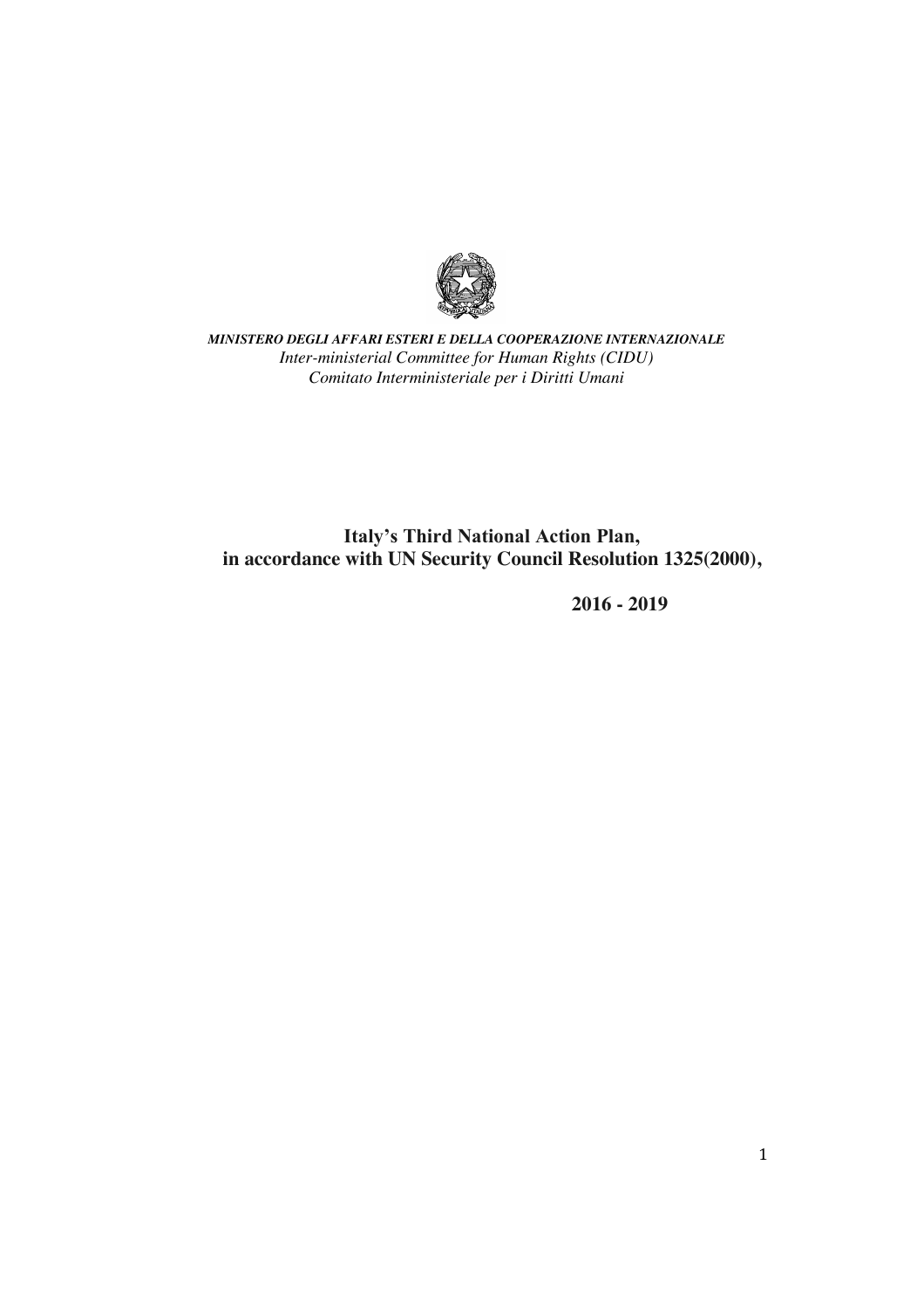*"#Building the peace of tomorrow, we believe that it is the job of everyone here today to make an effort to build an alternative to the culture of violence and nihilism (Hon. Mr. Matteo Renzi, President of the Council of Ministers, at UNGA70)"*

**Italy's Third National Action Plan, in accordance with UN Security Council Resolution 1325(2000),**

 **2016 - 2019**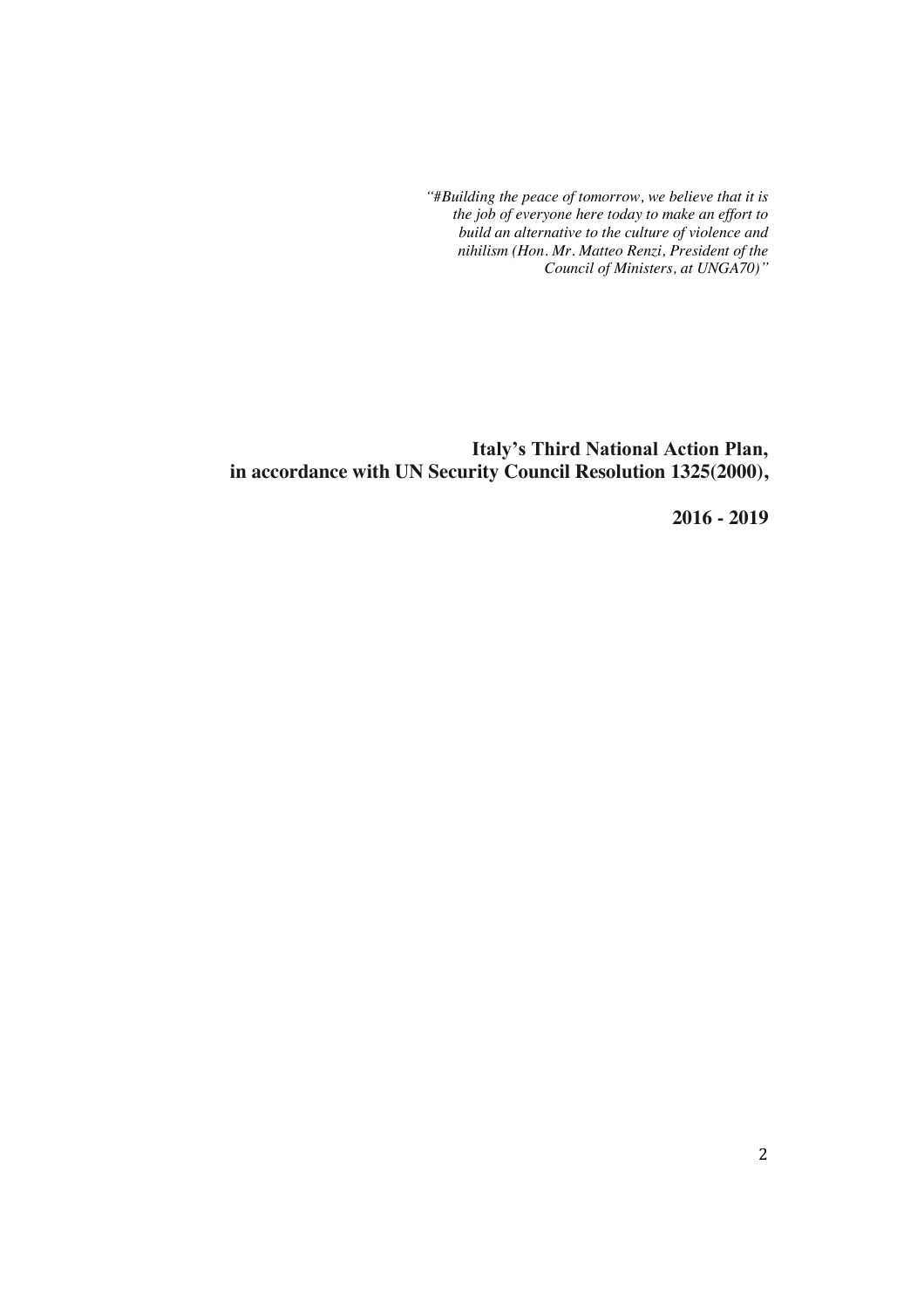# **FOREWORD BY THE MINISTER OF FOREIGN AFFAIRS AND INTERNATIONAL COOPERATION, HON. PAOLO GENTILONI**

Since the adoption of UNSCR1325(2000), Italy has strongly supported the Women, Peace and Security Agenda. In this fast-changing world and current international scenario, Italy confirms its efforts in this regard, also in line with the outcome of relevant international Conferences, starting from the breakthrough of the Fourth World Conference on Women, held in Beijing in 1995.

We are fully aware that today more than ever, the spirit of UNSCR1325(2000) must be kept alive; and the present third Italian National Action Plan (NAP) is our contribution to this end. It enhances the endeavors of Italian Authorities in the implementation of United Nations Security Council Resolutions (UNSCRs) on Women, Peace and Security.

Italy considers the full implementation of these Resolutions as key to fully realizing human rights, peace and security. Within this framework, the Italian Authorities will strengthen their action to prevent and respond to gender-based violence in crisis contexts and to further promote gender equality, women's empowerment and participation in all areas of life, and women's human rights in general.

The Italian Government attaches the utmost importance to women's role in transforming society: this is the heart of UNSCR1325 and confirms the importance that Italy attaches to preventing all forms of discrimination and violence against women, with the understanding that *gender equality* and *women's empowerment* are key, both internationally and nationally, to preventing all forms of violence (e.g. domestic violence, sexual violence as a weapon and/or a tactic of war and in the context of mass atrocities).

Needless to say, domestically, the Italian Government's efforts are directed towards implementing, inter alia, the National Extraordinary Action Plan on Sexual and Gender-based Violence, adopted in July 2015, and the more recently introduced National Plan of Action on the Fight against Trafficking, adopted in February 2016.

The present Plan focuses on the situation of women and girls in conflict and post-conflict situations, as well as fragile States, as survivors and, overall, "agents of change". It also aims at improving Italian capacity to support affected populations during all stages of peace operations (conflict prevention and mediation; peacekeeping; peace-making; peace-building; recovery and reconstruction).

If compared to the previous editions, the present National Action Plan captures the diverse set of initiatives taking place within the Italian government across our relevant policies, including foreign policy, development cooperation, security and defense.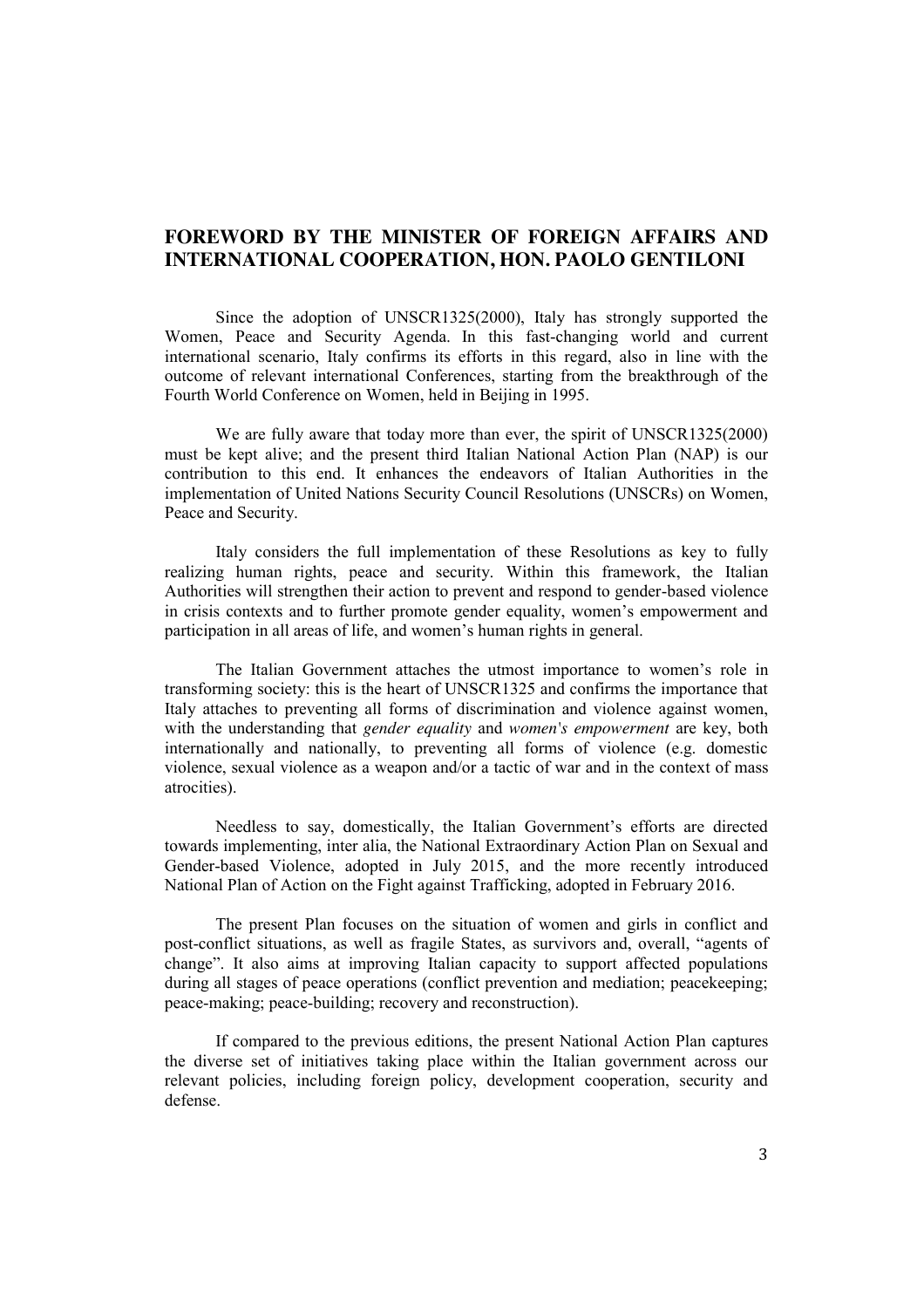We aim to deliver on our commitment to implementing the Women, Peace and Security Agenda through an effective multi-stakeholders, integrated and holistic approach, with the full involvement of civil society organizations (CSOs), academia, NGOs, private sectors, and trade unions. We are aware of the complexity of this text, but this spirit keeps the present Plan alive and will foster its implementation, thanks to a constant fine-tuning with the necessities on the ground and all relevant stakeholders.

We are convinced that next year, thanks to our role in the United Nations Security Council, we will be able to push forward the WPS Agenda and to reinforce women's role in all social and economic fields, also in accordance with the newly adopted goals of the 2030 Agenda.

**Rome, December 9, 2016**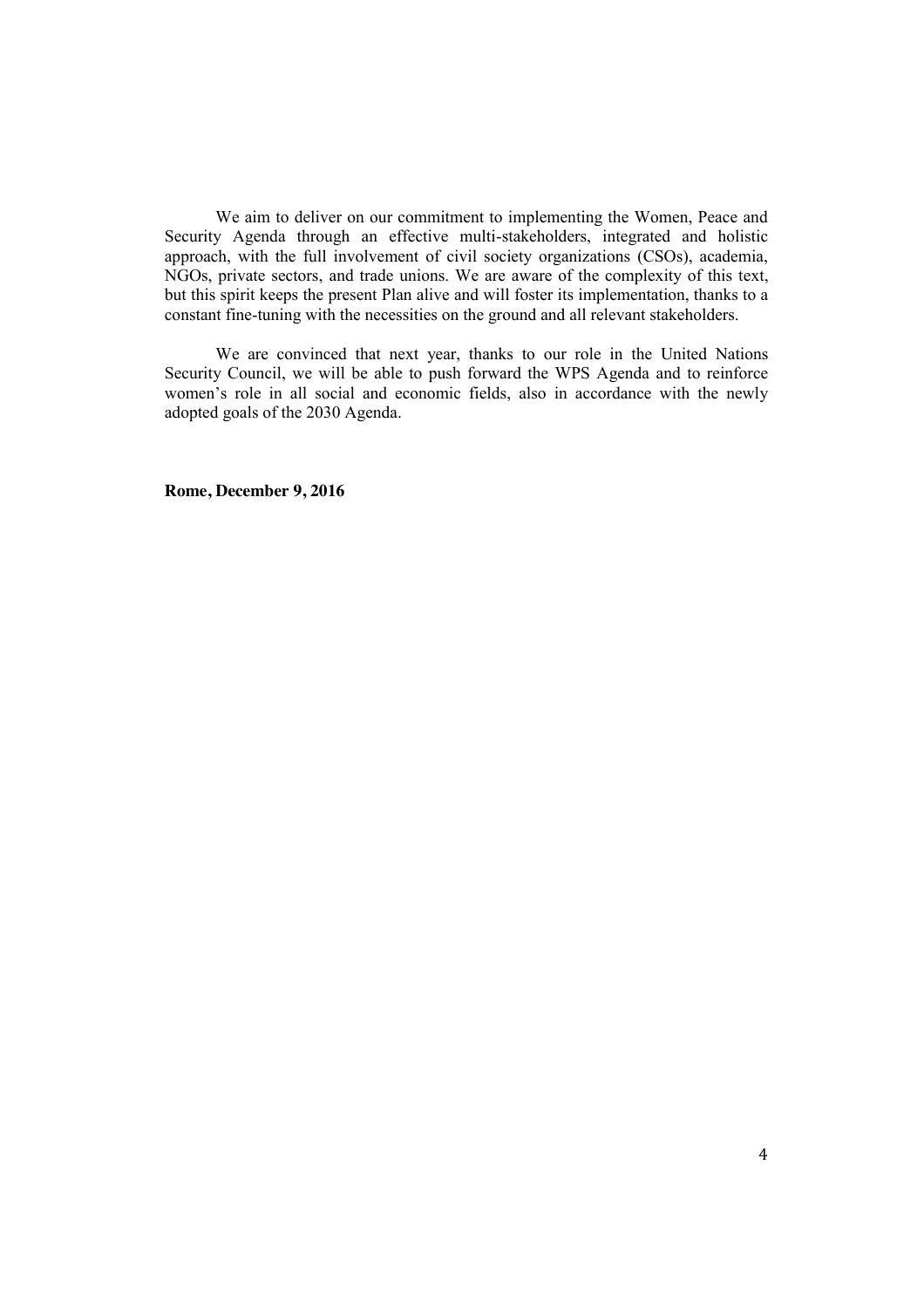# **FOREWORD BY THE PRESIDENT OF THE INTER-MINISTERIAL COMMITTEE FOR HUMAN RIGHTS, MIN. PLEN. FABRIZIO PETRI**

Over the years, UNSCR1325(2000) has increasingly impacted on the mindset, policies and strategies of many countries. Its transformative power with prominence given to women's role in peace processes indicates the way forward.

The Italian Inter-ministerial Committee for Human Rights (CIDU) has developed an institutional approach in full compliance with such as enriching growing reality. At the third edition of the present Plan, our endeavors revolved around the significance and the relevance to be attributed to a holistic, synergic and multistakeholder approach, as well as to the inter-relatedness between relevant measures and actions.

In order to advance this Agenda, the present Plan remains a living document which will be enriched over the next three years thanks to the contributions, inputs and actions of all stakeholders.

As President of the CIDU is my firm intention, in implementing this Plan: *i)* to focus on the transformative value that women and girls can bring to peace processes; in this regard the newly introduced Act No. 145/2016 on international missions, by its most significant Article 1, further reinforces our commitment to this aim; *ii)* to spare no efforts to support the role of civil society organizations (CSOs) as an effective vehicle for a far-reaching successful implementation.

Relevant UN Security Council Resolutions and Presidential Statements – from UNSCR1325 through UNSCR2242, just to quote the most known - form, cumulatively, an Agenda, which indicates the cross-cutting nature of this theme and the interplay between international peace and security issues, women's equality, and human rights.

Italy's efforts to implement the Women, Peace and Security Resolutions are also linked to the overall promotion and protection of women's and girls' human rights and equality within the framework of Italy's obligations under relevant international Conventions and in view of all commitments made *inter alia* within the framework of the UN 2030 Sustainable Development Agenda, especially SDG 5 and SDG 16.

**Rome, December 9, 2016**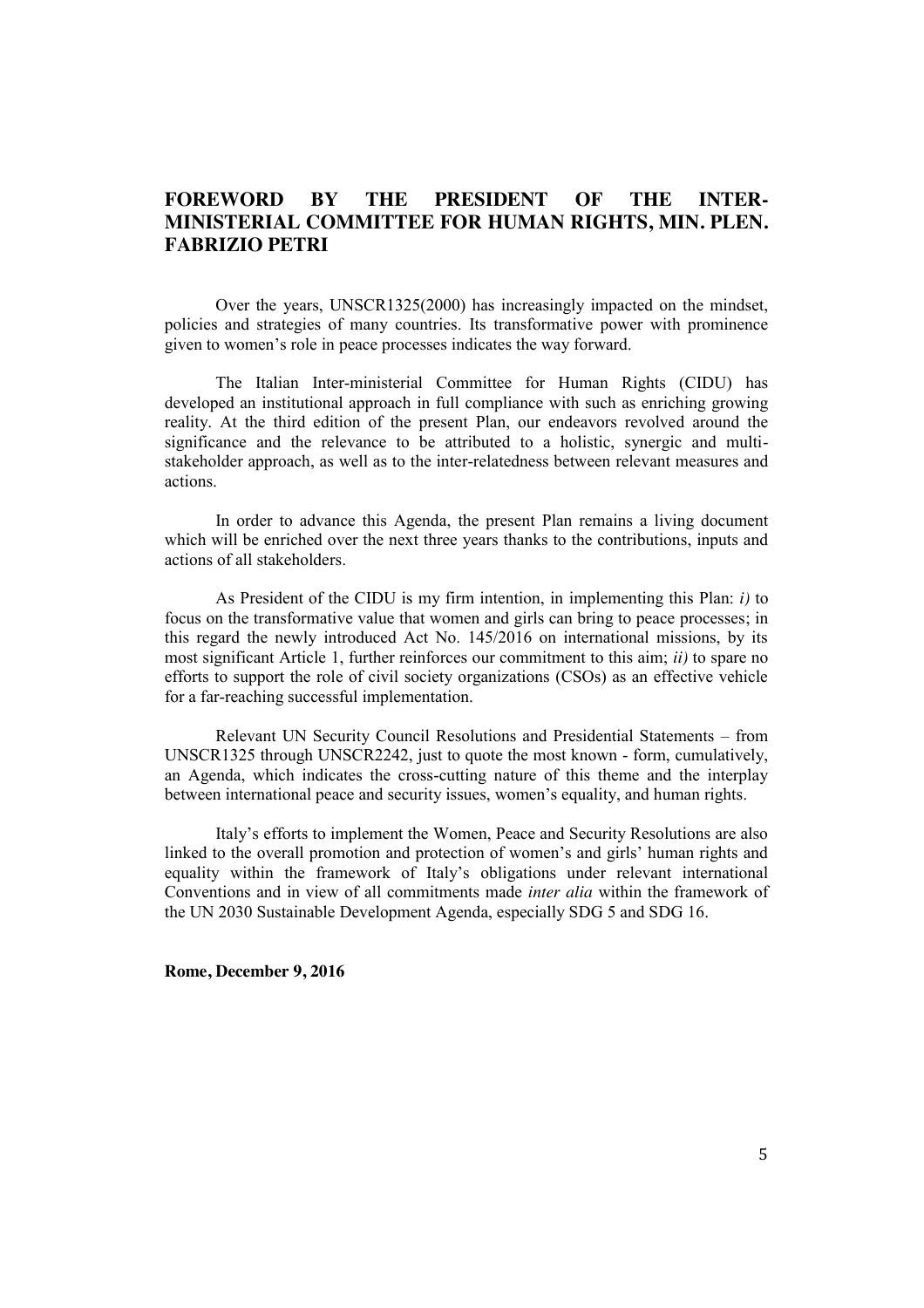### **Table of Contents**

*Abbreviations* 

## **General Part**

*Statement of Commitments*

*Methodology* 

### **Operational Part**

### *Implementation Framework*

**Goal No. 1** *Strengthen the role of women in peace processes and in all decision-making processes*

**Goal No. 2** *Continue to promoting a gender perspective in peace operations*

**Goal No. 3** *Continue to ensuring specific training on the various and cross-cutting aspects of UNSCR 1325(2000), in particular to personnel taking part in peace operations*

**Goal No. 4** *Further enhance women's presence in the national Armed Forces and within national Police forces, by strengthening their role in decision-making processes related to peace missions*

- **Goal No. 5** *Protect human rights of women and girls, in conflict and post-conflict areas*
- **Goal No. 6** *Increase synergies with civil society, to implement UNSCR1325 (2000)*
- **Goal No. 7** *Strategic communication and result-oriented advocacy*
	- **7.1** *Engage in strategic communication*
	- **7.2** *Bolster Italy's participation in relevant fora, conferences and mechanisms, to further support the implementation of the Women, Peace & Security Agenda*

### **Monitoring and Evaluation**

**Annex No. 1 -** *Background*

**Annex No. 2 -** *List of Administrations, CSOs and Experts that have contributed to developing the present Plan of Action, in accordance with UNSCR 1325 (2000).*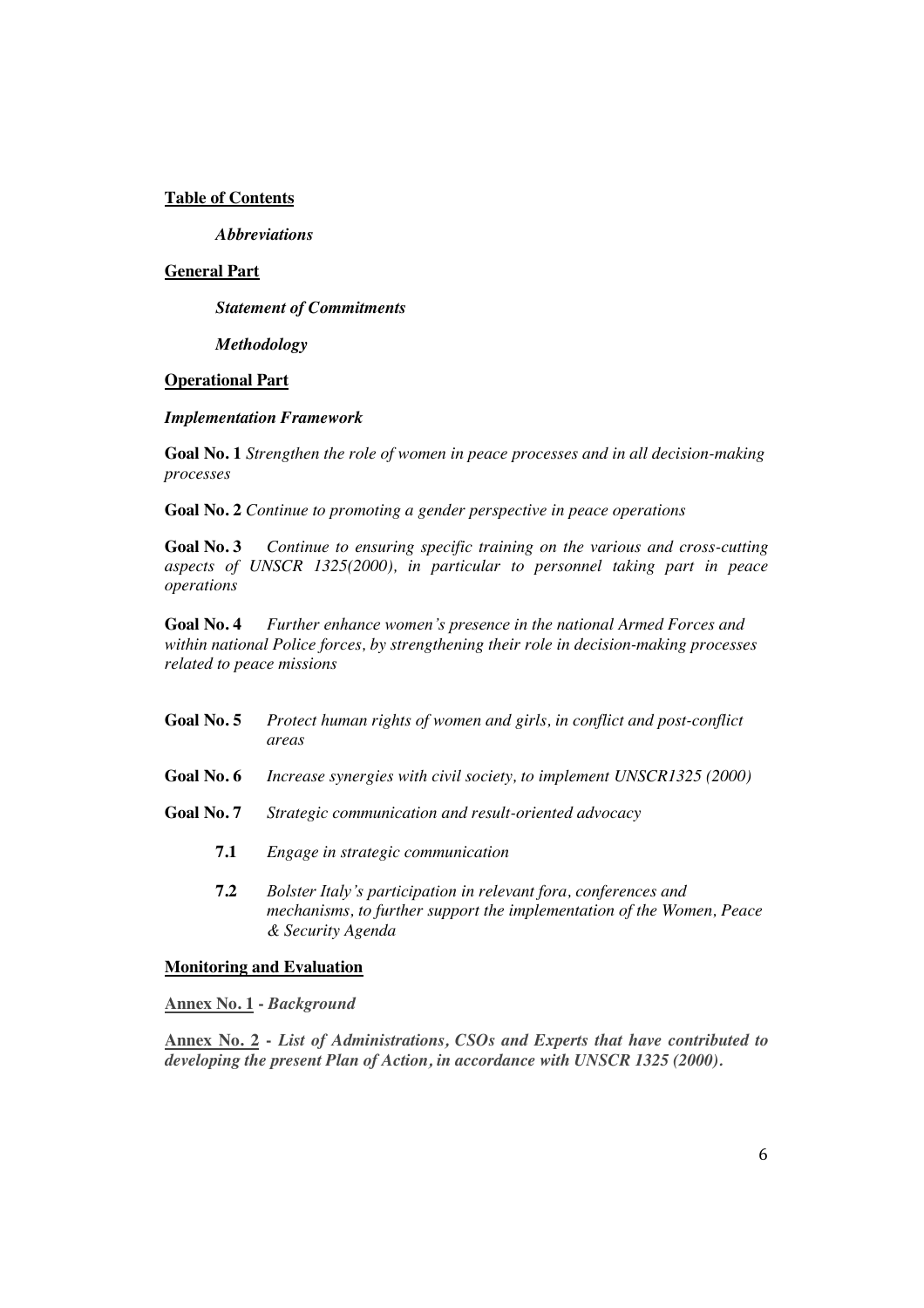# *Abbreviations*

| <b>AICS</b>  | Italian Agency for Development Cooperation                                           |
|--------------|--------------------------------------------------------------------------------------|
| ANCI         | Italian Association of Italian Municipalities                                        |
| <b>BHR</b>   | <b>Business and Human Rights</b>                                                     |
| CASD         | Centre for Higher Defense Studies                                                    |
| <b>CEDAW</b> | UN Convention on the Elimination of All Forms of Discrimination                      |
|              | <b>Against Women</b>                                                                 |
| <b>CIDU</b>  | Inter-ministerial Committee for Human Rights                                         |
| CoE          | Council of Europe                                                                    |
| CSOs         | Civil Society Organizations                                                          |
| <b>CSDP</b>  | Common Security and Defense Policy                                                   |
| <b>CSW</b>   | UN Commission on Status of Women                                                     |
| <b>DDRR</b>  | Demobilization, demilitarization, rehabilitation and reintegration                   |
| <b>DEO</b>   | Department for Equal Opportunities (Presidency of the Council of<br>Ministers - PCM) |
| <b>DGAP</b>  | Directorate General for Political and Security Affairs (Ministry of                  |
|              | Foreign Affairs and International Cooperation)                                       |
| <b>DGCS</b>  | Directorate General for Development Co-operation (Ministry of Foreign                |
|              | Affairs and International Cooperation)                                               |
| <b>DPS</b>   | Department of Public Security (Ministry of Interior)                                 |
| EU           | European Union                                                                       |
| <b>GBV</b>   | Gender-Based Violence                                                                |
| GdiF         | Guardia di Finanza Corps                                                             |
| <b>GIPP</b>  | Platform on gender-related interventions and peace processes                         |
| <b>GPS</b>   | Gender, Peace and Security                                                           |
| <b>IDPs</b>  | Internally displaced persons                                                         |
| <b>IHL</b>   | International Humanitarian Law                                                       |
| <b>IHRL</b>  | International Human Rights Law                                                       |
| <b>INMP</b>  | National Institute for Health, Migration and Poverty                                 |
| <b>HRC</b>   | UN Human Rights Council                                                              |
| <b>ICC</b>   | <b>International Criminal Court</b>                                                  |
| <b>IOs</b>   | International Organizations                                                          |
| IOM          | International Organization for Migration                                             |
| <b>ISTAT</b> | National Institute of Statistics                                                     |
| <b>MAECI</b> | Ministry of Foreign Affairs and International Cooperation                            |
| <b>MENA</b>  | Middle East and North Africa                                                         |
| MoD          | Ministry of Defense                                                                  |
| <b>NAP</b>   | National Action Plan                                                                 |
| <b>NATO</b>  | North Atlantic Treaty Organization                                                   |
| <b>NGOs</b>  | Non-Governmental Organizations                                                       |
| <b>OECD</b>  | Organization for Economic Cooperation and Development                                |
| <b>OEWG</b>  | Open-ended (inter-ministerial participatory) Working Group                           |
| <b>OSCE</b>  | Organization for Security and Co-operation in Europe                                 |
| RAI          | Italian Radio-TV broadcasting service                                                |
| <b>SDGs</b>  | <b>Sustainable Development Goals</b>                                                 |
| <b>SRHR</b>  | Sexual and Reproductive Health and Rights                                            |
|              |                                                                                      |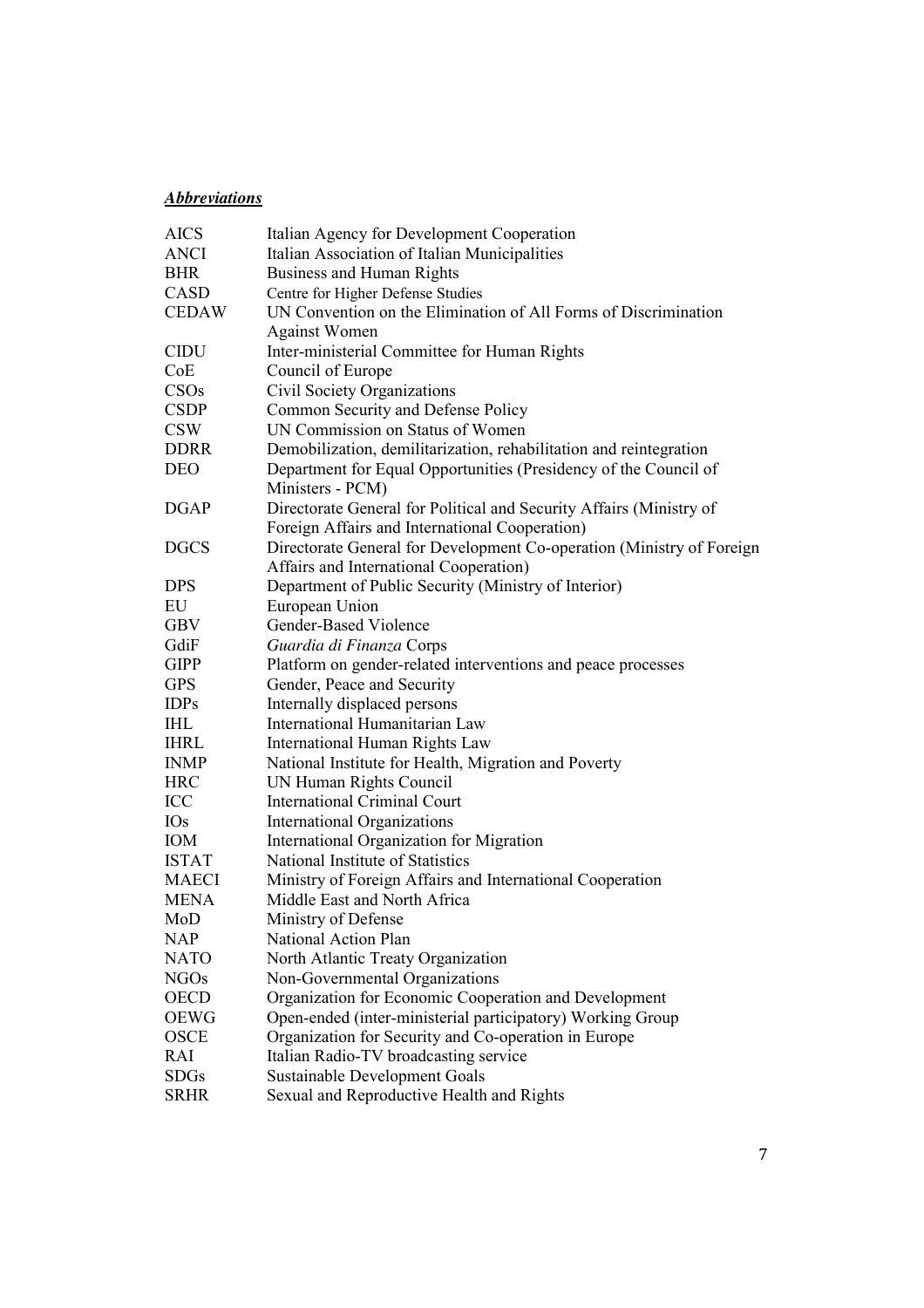| <b>SPRAR</b> | System for the Protection of Asylum-seekers and Refugees |
|--------------|----------------------------------------------------------|
| <b>THB</b>   | Trafficking in Human Beings                              |
| <b>UN</b>    | <b>United Nations</b>                                    |
| <b>UNAR</b>  | National Office Against Racial Discrimination            |
| <b>UNHCR</b> | United Nations High Commissioner for Refugees            |
| <b>UNSCR</b> | United Nations Security Council Resolution               |
| <b>VAWG</b>  | Violence against Women and Girls                         |
| <b>WIIS</b>  | Women in International Security                          |
| <b>WPS</b>   | Women, Peace and Security                                |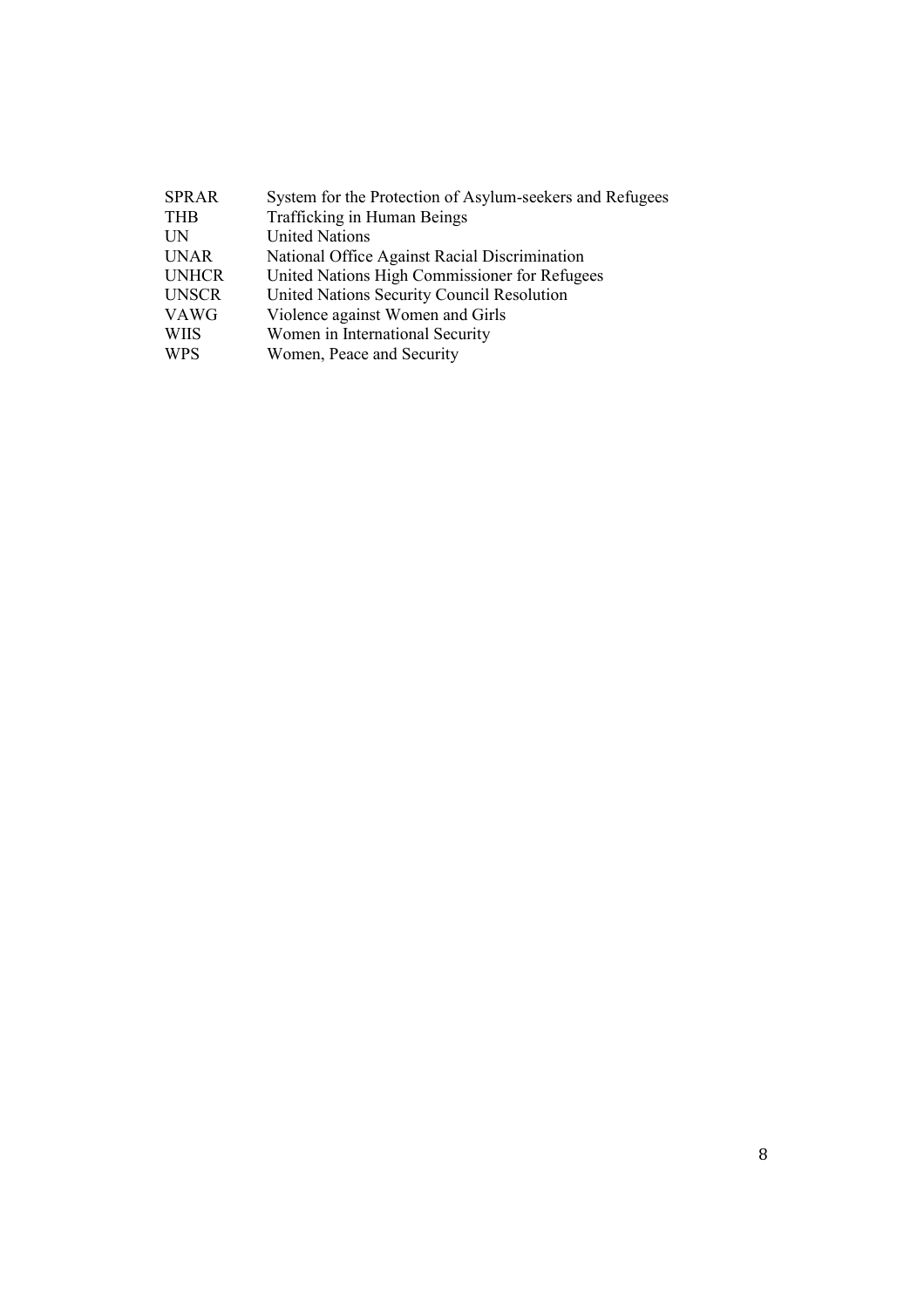### **GENERAL PART**

#### *Statement of Commitments*

This third National Action Plan aims to support the course of action indicated in UNSCR 1325(2000) and in subsequent Resolutions. More specifically, the National Action Plan ensures that a *gender perspective* will be incorporated in all political areas supporting the concept of peace and will be adopted in all practical measures used for the promotion and protection of peace.

Since the first edition of Italy's NAP on Women, Peace and Security, and in particular over the past two years, we have seen the growing impact of this issue both globally and locally. The present Plan expands on efforts made at the Security Council level, by addressing the Women, Peace and Security Agenda's core pillars, besides including actions in a broad array of situations, which do not necessarily fall within the scope of that Body's mandate.

The Italian government recognizes the breadth of the Women, Peace and Security Agenda. By adopting the present National Action Plan, Italy aims at: (i) promoting and strengthening the actions undertaken by all relevant Authorities involved in the implementation of the present Plan; (ii) broadening the scope for action by stakeholders in view of the rapid development in this area – as indicated, inter alia, in the last relevant UNSCR 2242 (2015), adopted in October 2015, which considers the need to address existing "*Challenges*", including violent extremism, IDPs, and Refugees, and the global impact of climate change; *invites* Member States to ensure increased representation of women at all decision-making levels in national, regional and international institutions and mechanisms for the prevention, and resolution of conflict; and recognizes the lack of adequate gender-sensitive humanitarian responses; (iii) further promoting systematization of actions, based on an integrated approach.

The ultimate Aims of the actions undertaken under Italy's present NAP are, as follows:

1. To reduce the impact of conflict on women and girls, while promoting their meaningful and transformational participation in the processes of prevention, mitigation, and resolution of conflict, as well as in decision-making processes, at all levels;

2. To raise awareness, educating and strengthening existing structures, on Women, Peace and Security Agenda and related issues.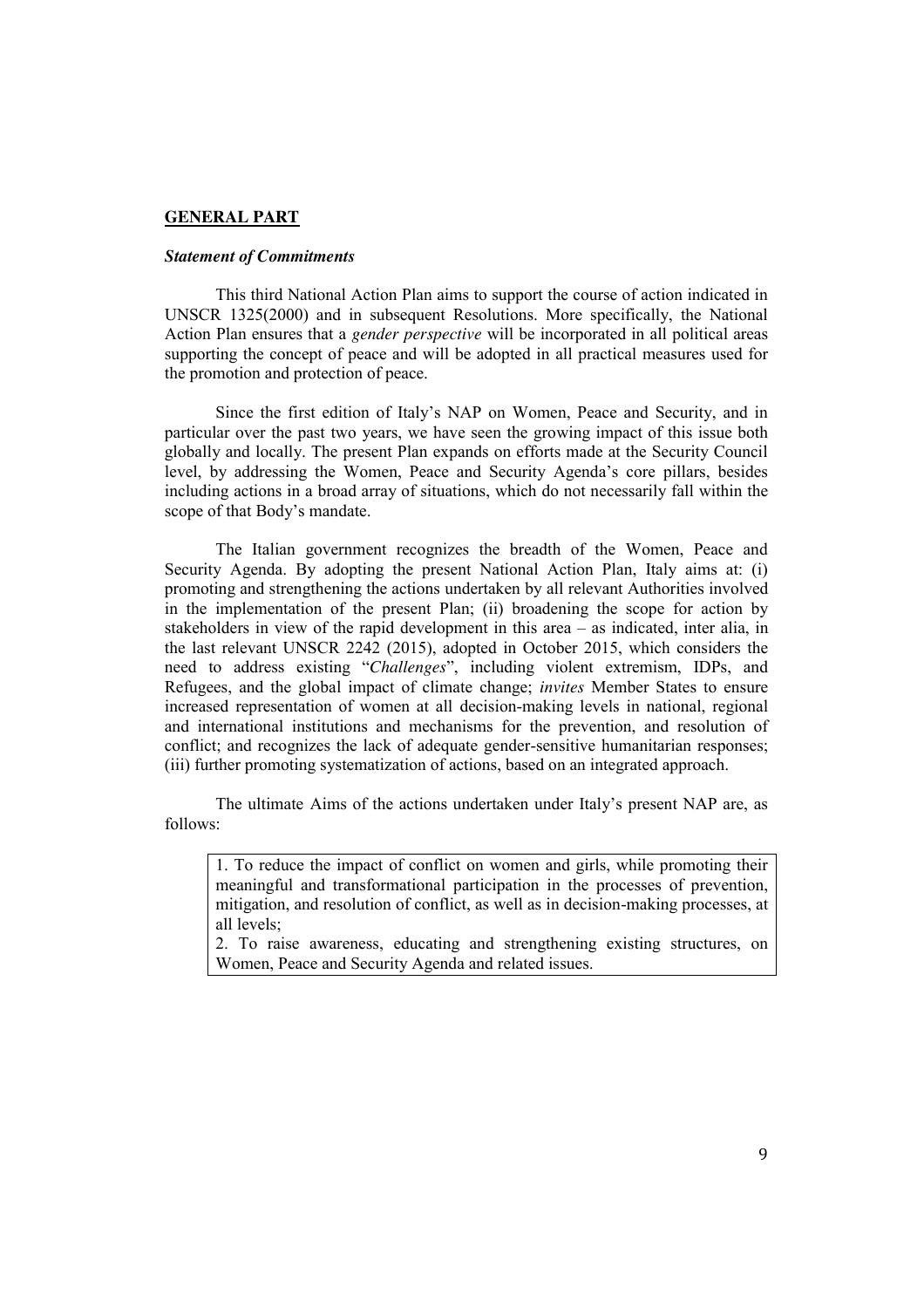#### *Methodology*

<u>.</u>

The present Plan has been elaborated on the basis of the following principles: transparency, dialogue and a multi-stakeholder approach. To this end, a national openended (inter-ministerial and participatory) Working Group (OEWG) on Women, Peace and Security, led by the Inter-ministerial Committee for Human Rights, has been established.

Numerous meetings have been held, involving relevant stakeholders, including CSOs, academia, NGOs, and other relevant institutional actors. Moreover, a particular focus has been placed on culture and communication. Therefore, a special workshop has been held under the chairmanship of the President of the Inter-ministerial Committee for Human Rights - with the involvement of representatives of the press office and the Directorate for Cultural Affairs of the MFA, as well as the media sector - in which a multi-dimensional approach has been set up in view of the implementation of the present Plan.

Against this background, the present Italian National Action Plan is organized around seven Goals (Thematic Areas) - which consider Commitments, Actions, Actor/s concerned, and Indicators<sup>1</sup> that reflect the content of relevant UNSCRs and international and regional standards. Specifically, the present Plan also includes a set of Indicators inspired by both indicators contained in UN Secretary-General Report on Women, Peace and Security  $(S/2010/173)^2$  and those ones under the Comprehensive Approach to the EU implementation of the UNSCRs 1325 and 1820 on Women, Peace and Security (Doc. 2010 - 11948/10), as recently updated at the EU level (September 2016). It thus aims to advance the Women, Peace and Security Agenda, both nationally and internationally, as enlisted in the Implementation Framework (Please refer to page 11 et ff. below).

Given the very strong importance of this Plan, conceived to be a living document, <sup>3</sup> Italy is committed to implementing it through a close collaboration between the above-mentioned Working Group, civil society and the most relevant actors, in a multi-stakeholder fashion. Accordingly, this multi-stakeholder mechanism will oversee the implementation of the present National Plan, including by *progress reporting* to be conducted with relevant CSOs, in order to guarantee operational effectiveness and a more holistic and synergic approach.

The Plan shall remain in force for a period of three years and will be constantly monitored, including also at Parliament level, through periodic meetings.

<sup>&</sup>lt;sup>1</sup> Depending on the scope of the Action, the Indicator/s thereto may be either quantitative or qualitative and measure progress against either output/deliverable (i.e. activities, reports, publications) or outcome (the impact of those activities).<br><sup>2</sup> As later developed in the Strategic Framework 2011 – 2020. Relevant indicators aim to be "Smart",

Achievable, Relevant and Time-bound.<br><sup>3</sup> Meaning that with the commitments and projects undertaken by Italy, the present Plan, while showing its "strategic content", is a

work in progress and will be subject to further additions, in the course of next three years.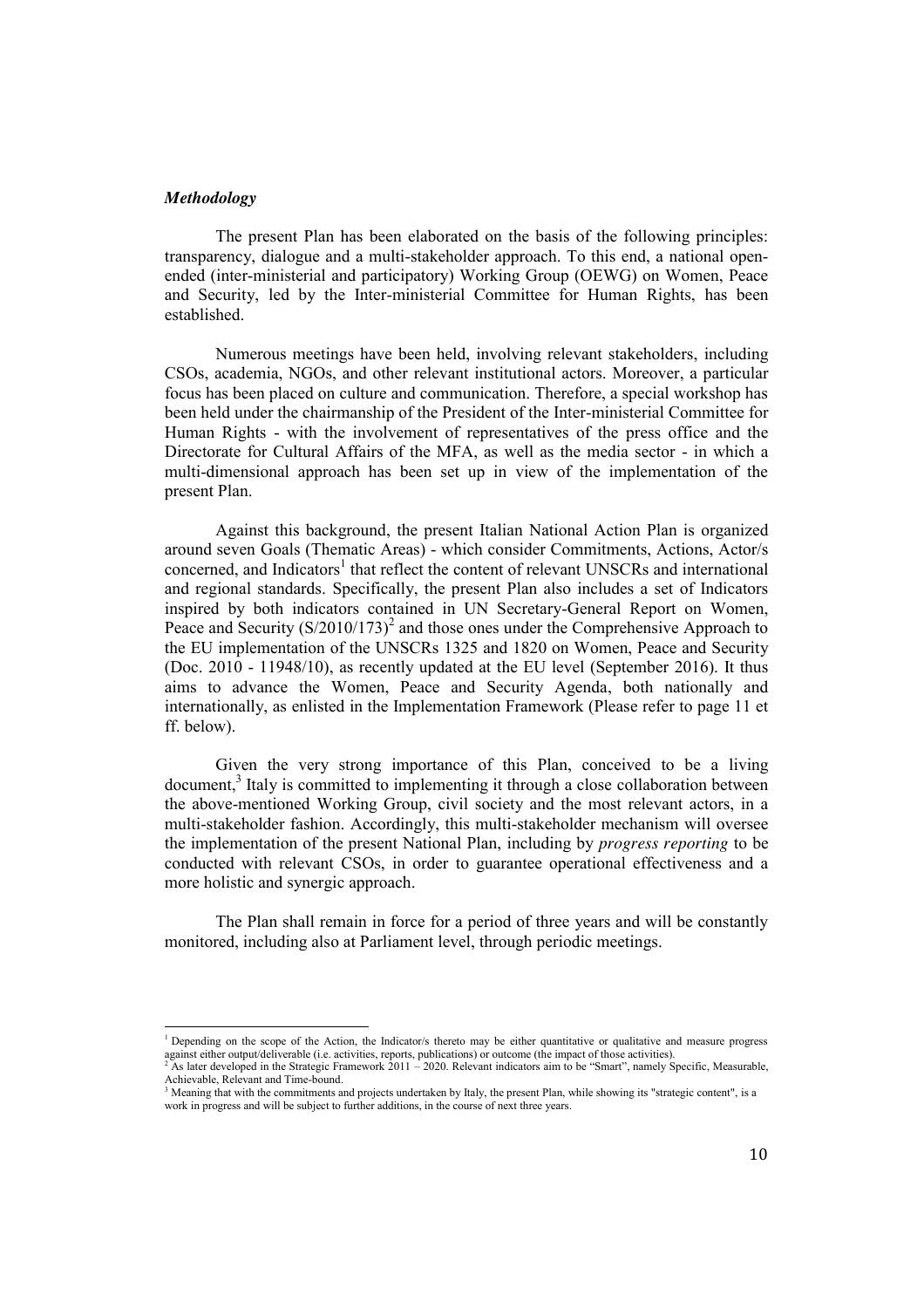#### **OPERATIONAL PART**

#### *Implementation Framework*

- **Goal 1** *Strengthen the role of women in peace processes and in all decisionmaking processes* **Goal 2** *Continue to promoting a gender perspective in peace operations* **Goal 3** *Continue to ensuring specific training on the various and cross-cutting aspects of UNSCR 1325(2000), in particular to personnel taking part in peace operations* **Goal 4** *Further enhance women's presence in the national Armed Forces and within national Police forces, by strengthening their role in decisionmaking processes related to peace missions* **Goal 5** *Protect human rights of women and girls, in conflict and post-conflict areas* **Goal 6** *Increase synergies with civil society, to implement UNSCR1325(2000)* **Goal 7** *Strategic communication and result-oriented advocacy*
	- **7.1** *Engage in strategic communication*
	- **7.2.** *Bolster Italy's participation in relevant fora, conferences and mechanisms, to further support the implementation of the Women, Peace & Security Agenda*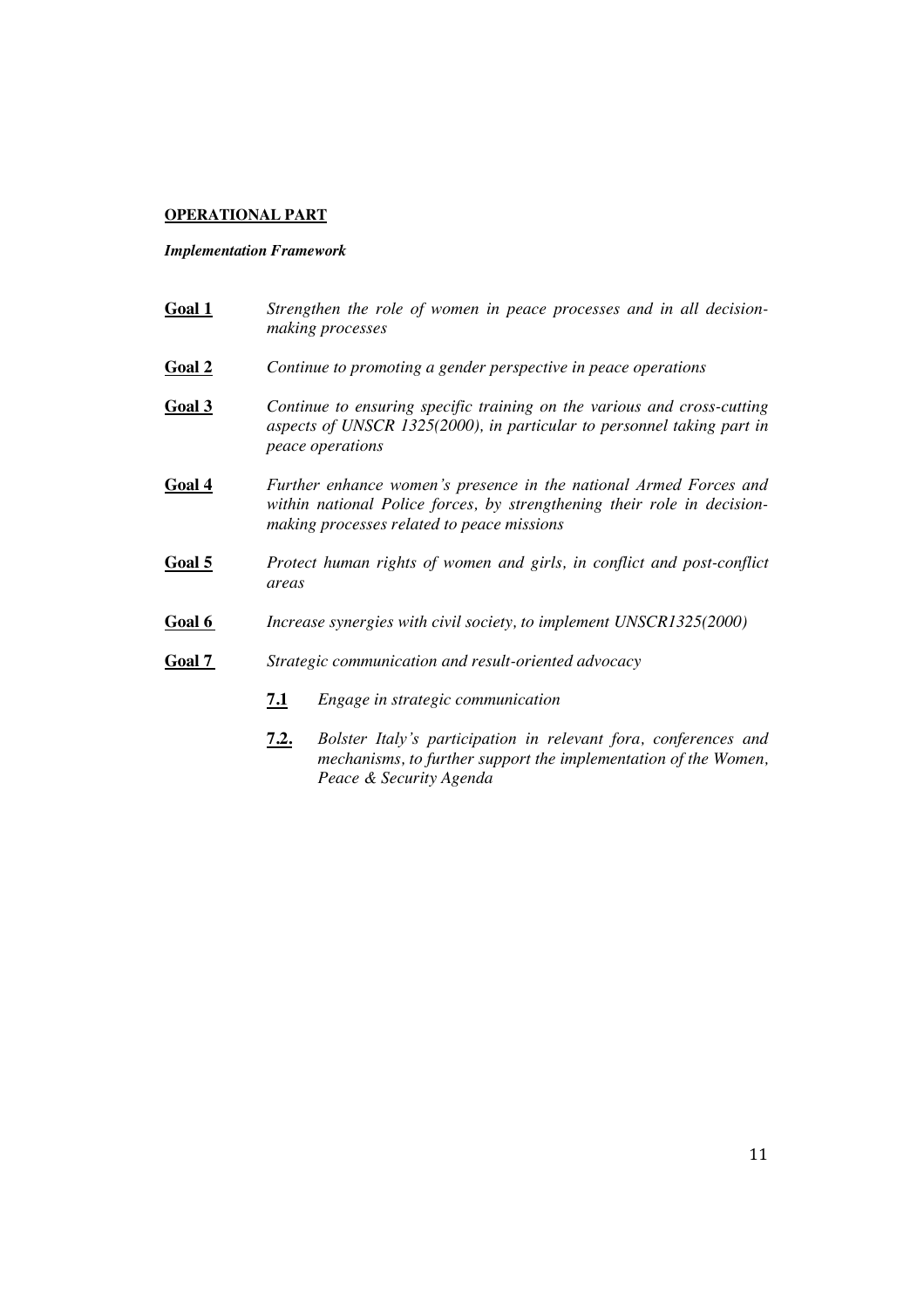Goal No. 1. Strengthening the role of women in peace processes and in all decision-making

### **Italy commits to**:

a) Promoting meaningful participation of women in peace processes and in all decisionmaking processes related to peace and security;

b) Continuing to support the increasing presence of women in peace process and reconstruction programs, particularly in the areas of transitional justice and economic and financial empowerment;

c) Continuing to support the effective participation of women in all sectors of society, in conflict and fragile states, particularly focusing on their access to justice, decision-making processes and electoral positions;

| <b>Action</b>                                                                                                                                                                                                                                                                 | <b>Actor concerned</b>                                                    | Indicator <sup>4</sup>                                                                                                                                                                                                                                                                                                                                                 |
|-------------------------------------------------------------------------------------------------------------------------------------------------------------------------------------------------------------------------------------------------------------------------------|---------------------------------------------------------------------------|------------------------------------------------------------------------------------------------------------------------------------------------------------------------------------------------------------------------------------------------------------------------------------------------------------------------------------------------------------------------|
| 1. Continue to promoting<br>women's participation in<br>decision-making processes,<br>including in international<br>policy development.<br>2. Continue to building the                                                                                                        | MAECI; AICS; DEO-PCM;<br>and CSO <sub>s</sub> .<br>MAECI; AICS; and CSOs. | 1.1. Number of projects in/<br>for peace operations, fragile<br>states and conflict-affected<br>areas that integrate the<br>participation and<br>involvement of women or<br>work with key stakeholders.<br>1.2. Percentage of women in<br>executive-level roles in<br>relevant Government of Italy<br>administrations and<br>departments.<br>2. Evidence of support to |
| capacity of women and their<br>CSO groups, to engage in<br>prevention and response<br>efforts for national peace<br>process and reconstruction.                                                                                                                               |                                                                           | build capacity of local<br>women and CSOs<br>in peace and reconstruction<br>processes.                                                                                                                                                                                                                                                                                 |
| 3. Create a Network of<br>women mediators from the<br>Mediterranean area, and<br>organize events to promote<br>the Network and its<br>members, within the<br>framework of the Italian<br>membership of the UN<br>Security Council and of the<br>Italian Presidency of the G7. | MAECI; and CSOs.                                                          | 3. Evidence of this activity.                                                                                                                                                                                                                                                                                                                                          |

d) Engaging men and boys in gender equality-related initiatives, which promote the principles of Women, Peace and Security.

<u>.</u> <sup>4</sup> Depending on the scope of the Action, the Indicator/s thereto may be either quantitative or qualitative and measure progress against either output/deliverable (i.e. activities, reports, publications) or outcome (the impact of those activities).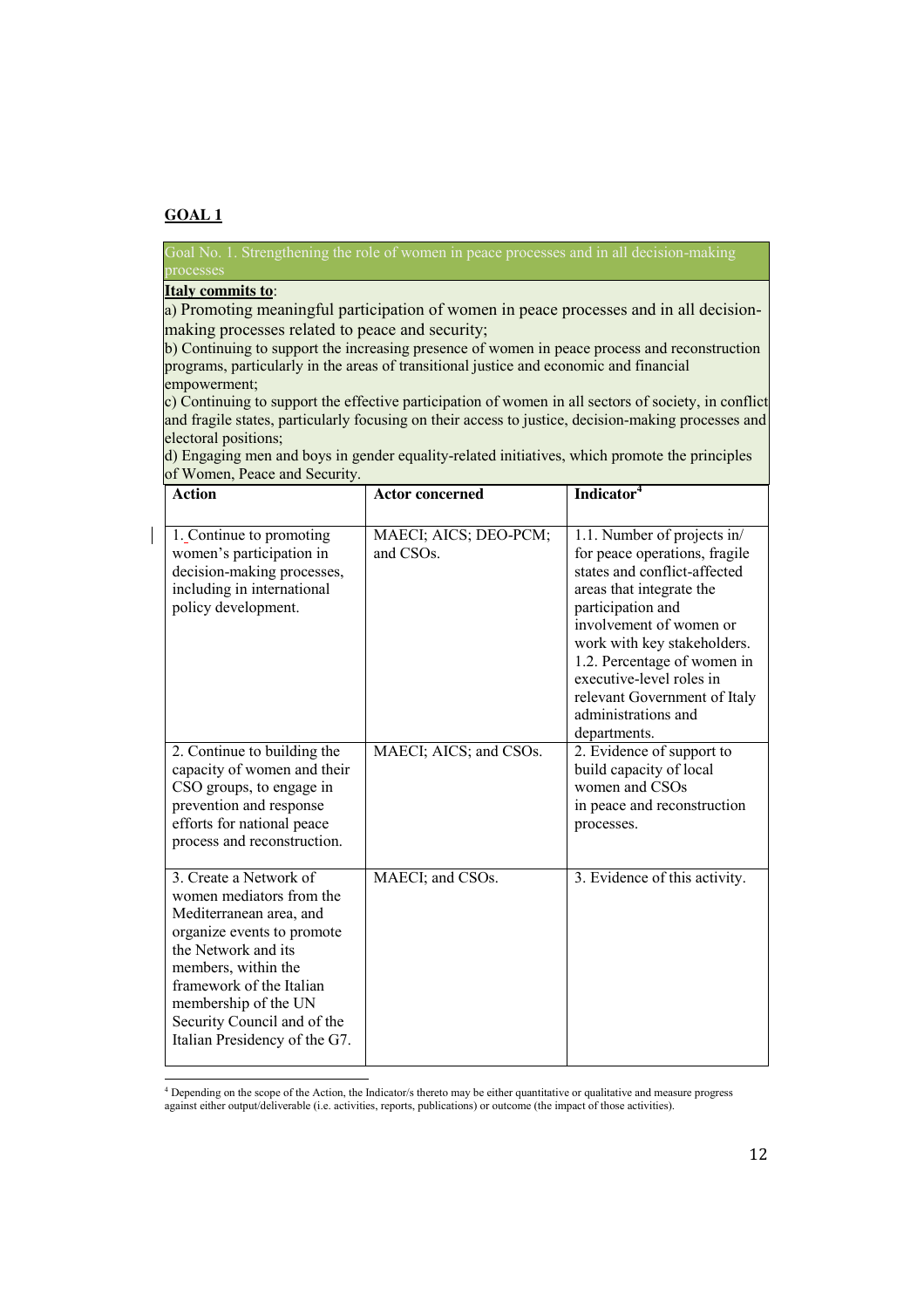| 4. Continue to building the<br>capacity of women and their<br>CSO groups, to engage in<br>prevention and response<br>efforts for representation and<br>participation at the senior<br>decision-making and<br>leadership role, especially in<br>sectors, such as DDRR,<br>electoral processes, justice<br>and finance. |                        | 4. Evidence of support to<br>build capacity of local<br>women and CSOs, including<br>for the participation at senior<br>level position. |
|-----------------------------------------------------------------------------------------------------------------------------------------------------------------------------------------------------------------------------------------------------------------------------------------------------------------------|------------------------|-----------------------------------------------------------------------------------------------------------------------------------------|
| 5. Supporting local young<br>women's and men's<br>participation, also for<br>sustainable peace. <sup>5</sup>                                                                                                                                                                                                          | MAECI; AICS; and CSOs. | 5. Number of initiatives for<br>young leaders.                                                                                          |
| 6. Promoting information-<br>sharing and learning from<br>relevant women's experience<br>to highlight their<br>transformative role.                                                                                                                                                                                   | MAECI; CIDU; and CSOs. | 6. Evidence of activities.                                                                                                              |

<sup>&</sup>lt;u>.</u>  $<sup>5</sup>$  As is the case with Afghanistan, Colombia, Lebanon, and Palestine.</sup>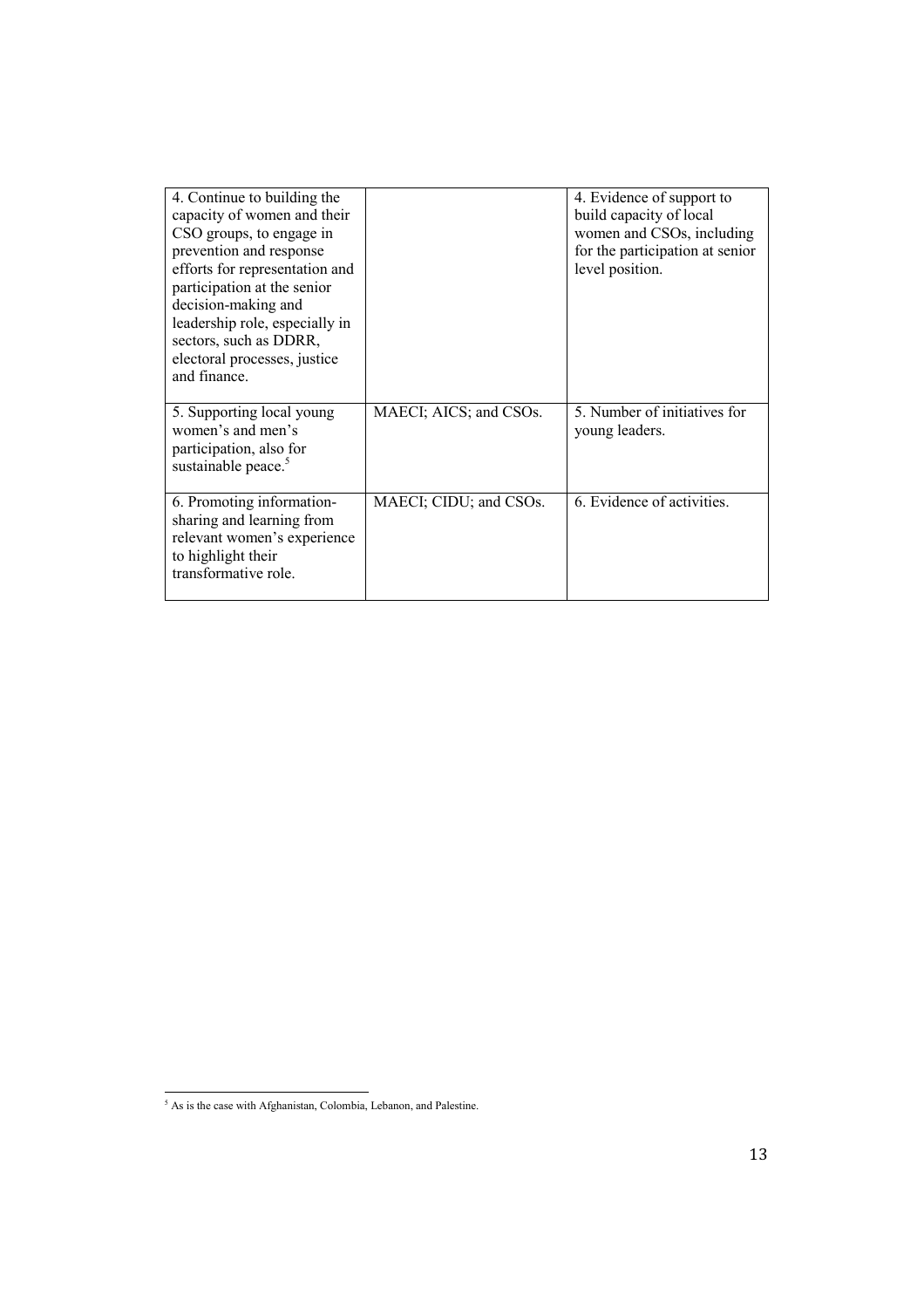<u>.</u>

## Goal No. 2. Continue to promoting a gender perspective in *peace operations*

## **Italy commits to:**

a) Further integrating a gender perspective that takes into account the differential experiences of men and women, boys and girls in conflict situations, into conflict prevention/management activities and strategies in order to promote women's role, in all stages of peace processes; • b) Continue to delivering projects under international programs that reflect an analysis of the differential impact of conflict on women and girls;

• c) Supporting and ensuring gender advisors in peace missions.

| <b>Action</b>                                                                                                                                                                                                                                                                                | <b>Actor concerned</b>                     | Indicator <sup>6</sup>                                                                                                                                                                                                                                                                                                                                                                                                                                                                                                                                                                                                                                                      |
|----------------------------------------------------------------------------------------------------------------------------------------------------------------------------------------------------------------------------------------------------------------------------------------------|--------------------------------------------|-----------------------------------------------------------------------------------------------------------------------------------------------------------------------------------------------------------------------------------------------------------------------------------------------------------------------------------------------------------------------------------------------------------------------------------------------------------------------------------------------------------------------------------------------------------------------------------------------------------------------------------------------------------------------------|
| 1. Further implementing a<br>gender-based approach and,<br>therefore, the contents of<br>UNSCR 1325 (2000) within<br>development<br>cooperation,<br>and Armed Forces - also<br>through cooperation with the<br>NATO<br>Committee<br>on<br>Gender Perspectives and the<br>EU 1325 Task Force. | MoD; Ministry of Interior;<br>MAECI; AICS. | 1.1. Percentage of pre-<br>deployment or general<br>training courses, including<br>courses taken while deployed<br>on mission, for peace<br>operations, fragile states or<br>conflict-affected situations<br>that examine the differential<br>impact of armed conflict on<br>women and girls, and address<br>key issues, such as codes of<br>conduct, cultural awareness<br>of VAW, HIV/AIDS, THB.<br>1.2. Number and percentage<br>of allocated Government of<br>Italy-funded projects in/for<br>operations,<br>fragile<br>peace<br>states and conflict situations<br>that integrate the needs and<br>capacities of women and<br>girls, in relief and recovery<br>efforts. |
| 2. Promoting evidence-based<br>research and analysis on the<br>extent to which a gender<br>perspective is integrated in<br>peace-building projects.                                                                                                                                          | MAECI; AICS; and CSOs.                     | $\overline{2}$<br>Number<br>of<br>relevant<br>reports, including<br>analyses<br>and studies.                                                                                                                                                                                                                                                                                                                                                                                                                                                                                                                                                                                |
| 3. Further developing and<br>promoting<br>policy<br>and<br>programs approaches that by<br>effectively considering the<br>experiences<br>differential<br>of<br>women and girls in peace<br>operations, fragile states and<br>conflict<br>and post-conflict                                    | MAECI; AICS; and CSOs.                     | 3. Number of projects that<br>integrate the promotion and<br>protection<br>of<br>women's<br>rights,<br>human<br>gender<br>a<br>perspective and an analysis<br>of the differential impact of<br>conflict on women and girls.                                                                                                                                                                                                                                                                                                                                                                                                                                                 |

<sup>&</sup>lt;sup>6</sup> Depending on the scope of the Action, the Indicator/s thereto may be either quantitative or qualitative and measure progress against either output/deliverable (i.e. activities, reports, publications) or outcome (the impact of those activities).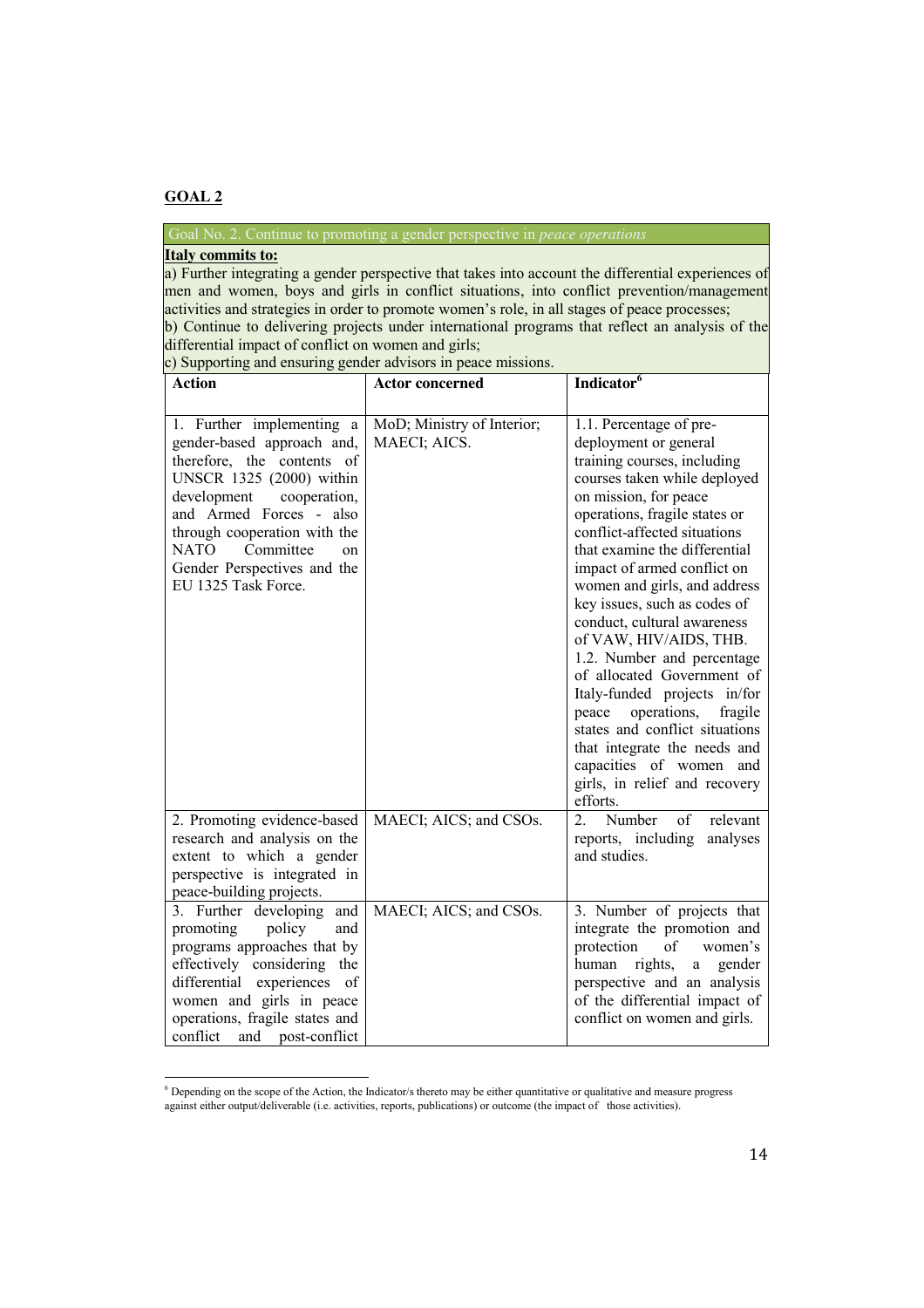| affected situations, focus on<br>priority countries<br>and on,<br>alia:<br>women's<br>inter<br>empowerment and national<br>institutions<br>capacity-<br>building, also to facilitate<br>women's participation<br>in<br>reconstruction<br>processes<br>(women's empowerment and<br>capacity-building;<br>SRHR; |                                           |                                                                                                                                                                                                                                                                 |
|---------------------------------------------------------------------------------------------------------------------------------------------------------------------------------------------------------------------------------------------------------------------------------------------------------------|-------------------------------------------|-----------------------------------------------------------------------------------------------------------------------------------------------------------------------------------------------------------------------------------------------------------------|
| combating VAW.                                                                                                                                                                                                                                                                                                |                                           |                                                                                                                                                                                                                                                                 |
| 4. Strengthening information-<br>sharing with AICS Offices<br>abroad, to collect updated<br>information<br>relevant<br>on<br>projects.                                                                                                                                                                        | MAECI; AICS.                              | 4. Publication of National<br>Guidelines<br><b>GBV</b><br>on<br>and<br>gender equality and women's<br>empowerment<br>in<br>humanitarian action.                                                                                                                 |
| 5. Engaging the Italian<br>Platform for Civil Peace<br>Interventions<br>(Tavolo<br>interventi civili di pace). <sup>8</sup>                                                                                                                                                                                   | MAECI; AICS.                              | 5. Number of meetings.                                                                                                                                                                                                                                          |
| 6. Increasing the number of<br>Advisers/Gender<br>Gender<br>Field Advisor/Gender Focal<br>Points.                                                                                                                                                                                                             | MoD; MAECI; AICS; and<br>CSO <sub>s</sub> | Number of gender<br>6.1.<br>advisors/gender focal point,<br>including within military-led<br>missions and percentage of<br>relevant positions covered by<br>Italian military personnel.<br>Number of gender<br>6.2.<br>civil-led<br>advisors<br>in<br>missions. |

<u>.</u>

 $<sup>7</sup>$  i.e. Afghanistan, Jordan, Lebanon, Palestine, Syria, Somalia and South Sudan.</sup>

 $8$  See Act No.145/2016. This is to be revised in light of the results of the pilot/experimental phase.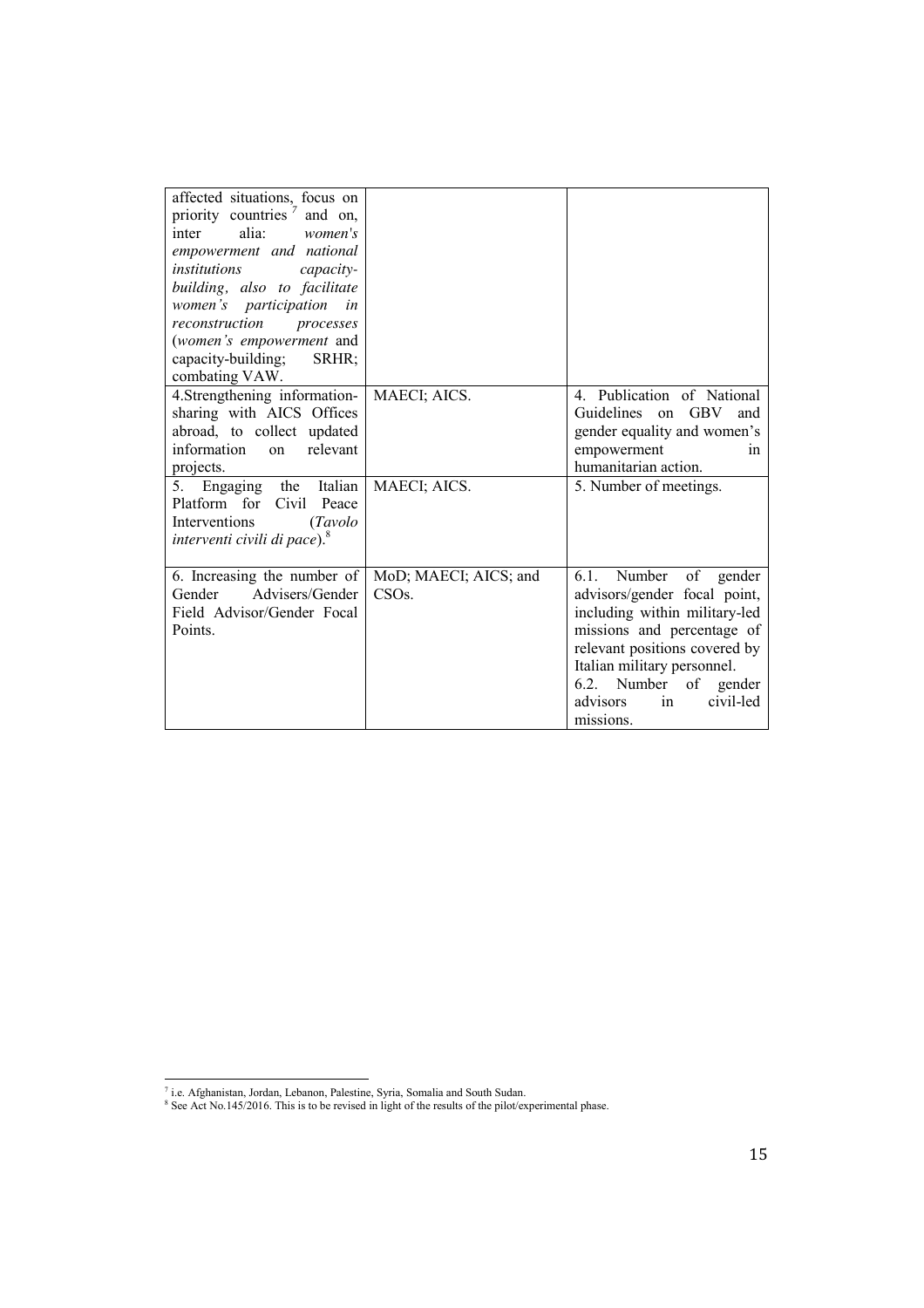<u>.</u>

UNSCR1325 (2000), in particular to personnel taking part in peace operations

#### **Italy commits to:**

a) Enhancing training on Women, Peace and Security, including relevant issues under international human rights law (IHRL), also in view of Article 1 of Act No. 145/2016;

b) Further identifying specialists and trainers from various backgrounds, with expertise in women, peace and security issues;

c) Enhancing the systematic inclusion of modules (which address any differential impact of armed conflict on women and girls), including codes of conduct and cultural awareness, on Women, Peace and Security, IHRL and IHL, in all Italian training for military, Police and civilian personnel of all levels, to be deployed in conflict areas.

| <b>Action</b>                                                                                                                                                                                                                                                                                                                                                                                                                                                                                           | <b>Actor concerned</b>                                                                                                                                   | Indicator <sup>9</sup>                                                                                                                                                                                                                                                                                                                                                                                                                                                                                                                 |
|---------------------------------------------------------------------------------------------------------------------------------------------------------------------------------------------------------------------------------------------------------------------------------------------------------------------------------------------------------------------------------------------------------------------------------------------------------------------------------------------------------|----------------------------------------------------------------------------------------------------------------------------------------------------------|----------------------------------------------------------------------------------------------------------------------------------------------------------------------------------------------------------------------------------------------------------------------------------------------------------------------------------------------------------------------------------------------------------------------------------------------------------------------------------------------------------------------------------------|
|                                                                                                                                                                                                                                                                                                                                                                                                                                                                                                         |                                                                                                                                                          |                                                                                                                                                                                                                                                                                                                                                                                                                                                                                                                                        |
| 1. Enhancing professional<br>training and training policies,<br>on WPS, IHL, IHRL, and<br>women's<br>human<br>rights,<br>especially for all staff at all<br>levels, including those to be<br>deployed abroad - in order to<br>improve a gender-responsive<br>approach, especially within<br>diplomatic,<br>development,<br>health, peace- and defense-<br>related work (i.e. training<br>modules for civilian experts<br>and training of trainers, also<br>in view of Art.1 of Act No.<br>$145/2016$ ). | MAECI; AICS; MoD;<br>Ministry of Interior; Guardia<br>di Finanza Corps; Ministry<br>of Justice; Ministry of<br>Health; DEO-PCM; and<br>CSO <sub>s.</sub> | 1.1. Number and percentage<br>of personnel deployed to<br>operations,<br>peace<br>fragile<br>conflict-affected<br>or<br>states<br>areas, who receive relevant<br>pre-deployment<br><sub>or</sub><br>on<br>mission training.<br>1.2. Extent to which the<br>of<br>mandatory<br>content<br>training courses, including<br>for deployed personnel or for<br>policy and program<br>staff<br>associated<br>with<br>peace<br>operations, fragile states or<br>conflict-affected areas reflect<br>the UNSCRs on Women,<br>Peace and Security. |
| 2.Developing<br>complementarity of efforts<br>with – though not exclusively<br>- NATO and the EU, on<br>issues related to "Women,<br>Peace and Security" in the<br>post-conflict<br>phase,<br>specifically with regard to<br>"capacity-building"<br>initiatives<br>and<br>providing<br>education<br>and<br>training to<br>security forces. <sup>10</sup>                                                                                                                                                | MoD; MAECI.                                                                                                                                              | of initiatives<br>2. Number<br>undertaken.                                                                                                                                                                                                                                                                                                                                                                                                                                                                                             |

<sup>9</sup> Depending on the scope of the Action, the Indicator/s thereto may be either quantitative or qualitative and measure progress

against either output/deliverable (i.e. activities, reports, publications) or outcome (the impact of those activities).

<sup>10</sup> i.e. Support within ANA Trust Fund for pediatric and gynaecology wards at the Military Hospital in Kabul Afghanistan and for strengthening the National Military Academy, in order to help develop Afghan Armed Forces, the modernisation of the local healthcare system, and gender equality policies.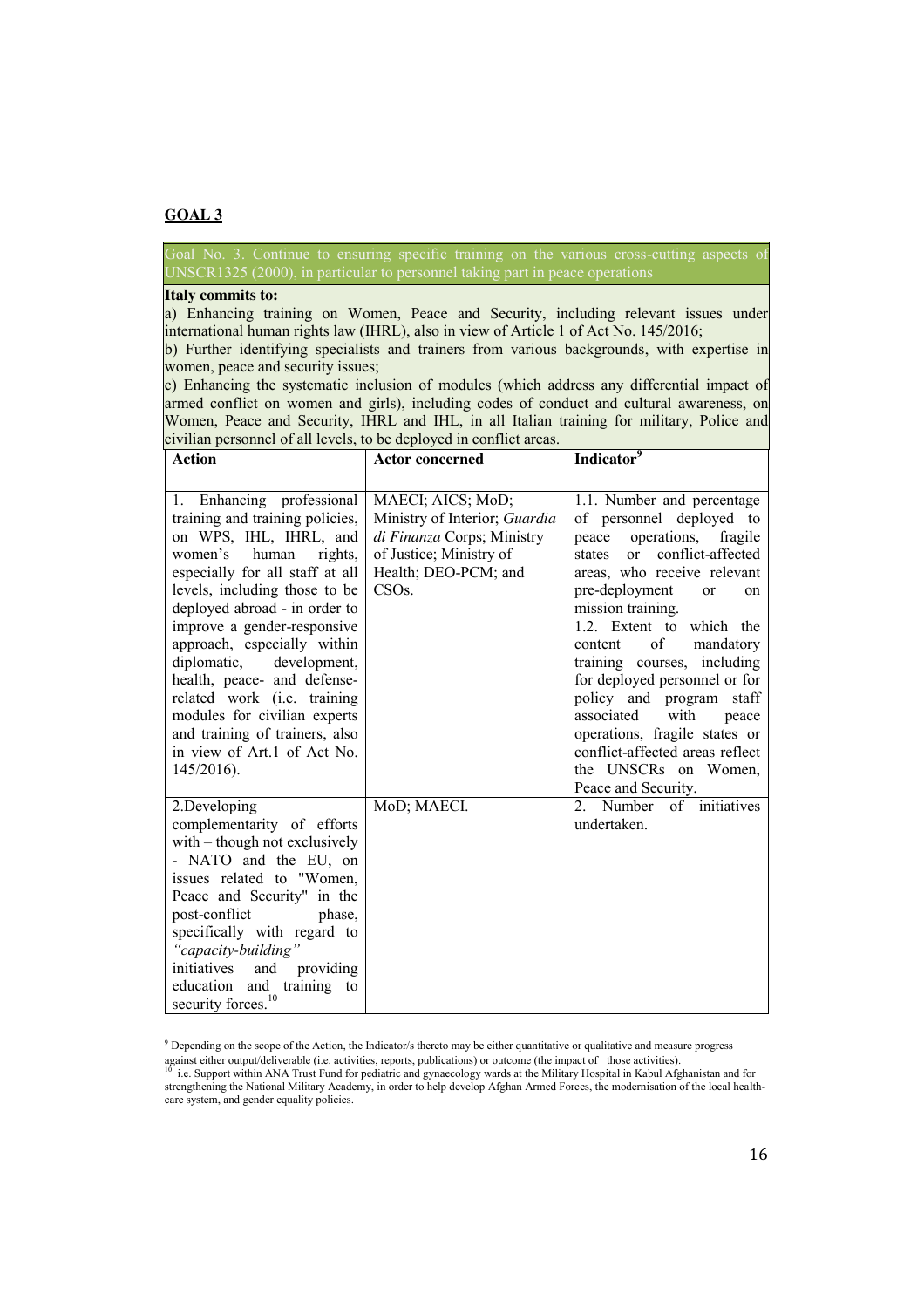| 3. Strengthening the<br>professionalism of domestic<br>security forces, law<br>enforcement and justice<br>Institutions, by dedicated<br>human rights training<br>regarding, inter alia, the<br>prohibition of incitement to<br>hatred, counter violent<br>extremism $^{11}$ and terrorism<br>and, more broadly, non-<br>discrimination related issues. | MoD;<br>Ministry of Interior (DPS);<br>Ministry of Justice; UNAR;<br>MAECI; and CSOs. | 3.1. Regular quality up-to-<br>training<br><b>WPS</b><br>date<br>on<br>Agenda and other relevant<br>inter-related issues, such as<br>non-discrimination.<br>3.2. Number and type of<br>relevant university courses. |
|--------------------------------------------------------------------------------------------------------------------------------------------------------------------------------------------------------------------------------------------------------------------------------------------------------------------------------------------------------|---------------------------------------------------------------------------------------|---------------------------------------------------------------------------------------------------------------------------------------------------------------------------------------------------------------------|
| 4. Disseminating further and<br>expanding the Roster of<br>Experts on UNSCR1325,<br>posted on CIDU website.                                                                                                                                                                                                                                            | MAECI; and CSOs.                                                                      | 4.<br>Extent<br>of<br>the<br>dissemination-related<br>activities.                                                                                                                                                   |
| 5. Continuing to organize<br>Advisor<br>Gender<br>Courses,<br>with the support of qualified<br>civilian experts at CASD; to<br>train personnel at accredited<br>Training<br>Institutes<br>(i.e.<br>SWEDINT).                                                                                                                                           | MoD.                                                                                  | 5. Number of courses; gender<br>and level of attendees; and<br>number of trainers.                                                                                                                                  |
| 6.<br>Further<br>enhancing<br>learning modules, including<br>those for UN peacekeepers in<br>third countries, hosted at<br>CoESPU, as well as those<br>at CIMIC<br>and<br>ones<br>at<br>PSYOPS.                                                                                                                                                        | MoD.                                                                                  | 6. Number of courses; gender<br>and level of attendees; and<br>number of trainers.                                                                                                                                  |
| 7. Mapping civilian and<br>military<br>education<br>and<br>training<br>courses<br>on<br>Women,<br>Peace<br>and<br>Security, available in Italy<br>and abroad.                                                                                                                                                                                          | CIDU; and CSOs.                                                                       | 7. Regular quality up-to-date<br>training on WPS Agenda,<br>including at an academic<br>level                                                                                                                       |
| 8. Facilitating the further<br><b>GPS</b><br>development<br>of<br>modules<br>the<br>training<br>in<br>course for "Corpi Civili di<br>Pace".                                                                                                                                                                                                            | CIDU; and CSOs.                                                                       | 8. Evidence of activities,<br>number of courses; gender<br>and level of attendees; and<br>number of trainers.                                                                                                       |

<u>.</u>

<sup>&</sup>lt;sup>11</sup> Please refer to information under Annex No.1 below.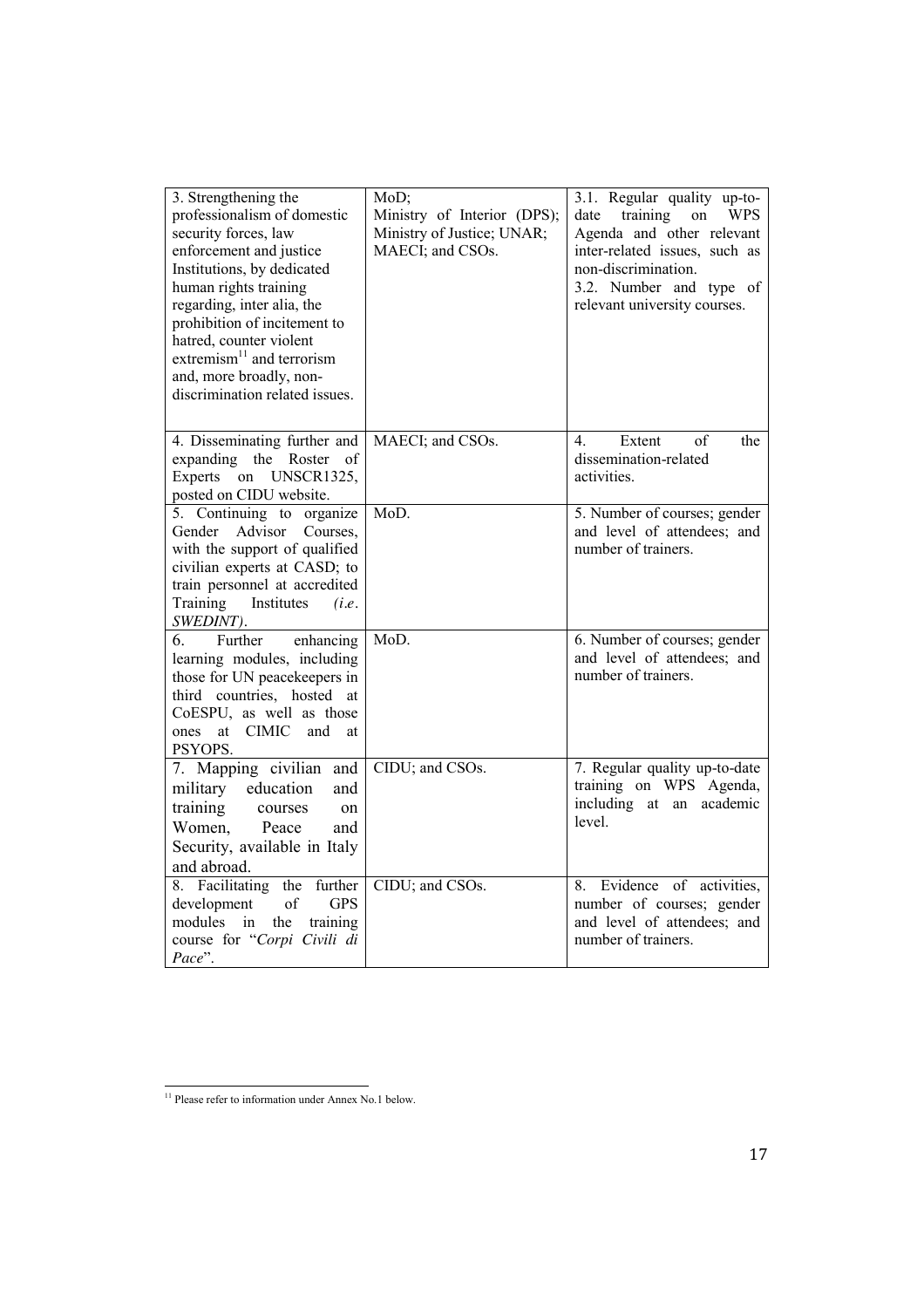Police forces, by strengthening their role in decision-making processes related to peace missions

## **Italy's commits to:**

a) Increasing the representation and participation of women in Police and defense sectors, including at the senior decision-making and leadership levels;

• b) Incorporating further the Women, Peace and Security agenda as a key theme of engagement; • c) Support engagement of men in advancing gender equality and other initiatives, which promote the principles of Women, Peace and Security.

| <b>Action</b>                    | <b>Actor concerned</b>     | Indicator <sup>12</sup>                   |
|----------------------------------|----------------------------|-------------------------------------------|
| 1. Encouraging the active        | MoD; Ministry of Interior; | 1.1. Number of national and               |
| and meaningful participation     | GdiF.                      | international<br>defense<br>and           |
| of women in decision-            |                            | security policy documents                 |
| making and in deployments        |                            | that address the participation            |
| to peace operations,             |                            | decision-<br>of<br>women<br>in            |
| including by identifying and     |                            | making.                                   |
| addressing barriers to full      |                            | 1.2. Number and percentage                |
| participation.                   |                            | of female<br>Italian Forces               |
|                                  |                            | personnel, Police officers and            |
|                                  |                            | civilian <sup>13</sup> personnel deployed |
|                                  |                            | to peace operations.                      |
|                                  |                            | 1.3 Measures undertaken and               |
|                                  |                            | implemented on recruitment                |
|                                  |                            | (and retention) leading to an             |
|                                  |                            | increase in the number of                 |
|                                  |                            | middle-<br>at<br>and<br>women             |
|                                  |                            | senior-level management in                |
|                                  |                            | Police and Armed Forces.                  |
| 2. Increasing female military    | MoD.                       | 2.1. Percentage of CIMIC                  |
| personnel and female staff       |                            | projects (Civilian-Military               |
| deployment.                      |                            | Cooperation) that take into               |
|                                  |                            | consideration consultations               |
|                                  |                            | with local women.                         |
|                                  |                            | 2.2. Number of Female                     |
|                                  |                            | <b>Engagement Teams</b>                   |
|                                  |                            | deployed.                                 |
| 3. Continuing to deploy          | MoD; Ministry of Interior; | 3. Number of Italian military             |
| Italian female military and      | GdiF; MAECI.               | and civilian personnel to                 |
| civilian personnel to            |                            | relevant IOs.                             |
| International Organizations.     |                            |                                           |
| Supporting the<br>4.<br>"Equal   | MoD; and CIDU.             | 4.1. Number of meetings and               |
| Opportunities<br>and<br>Gender   |                            | relevant<br>actions<br>defined            |
| Office<br>Perspective"<br>that   |                            | within the Joint Inter-Force              |
| relevant<br>training<br>oversees |                            | Council<br>Gender<br>on                   |
| further<br>for<br>programs       |                            | Perspective.                              |
|                                  |                            |                                           |

 $12$  Depending on the scope of the Action, the Indicator/s thereto may be either quantitative or qualitative and measure progress against either output/deliverable ((i.e. activities, reports, publications) or outcome (the impact of those activities). <sup>13</sup> See Act No. 145/2016.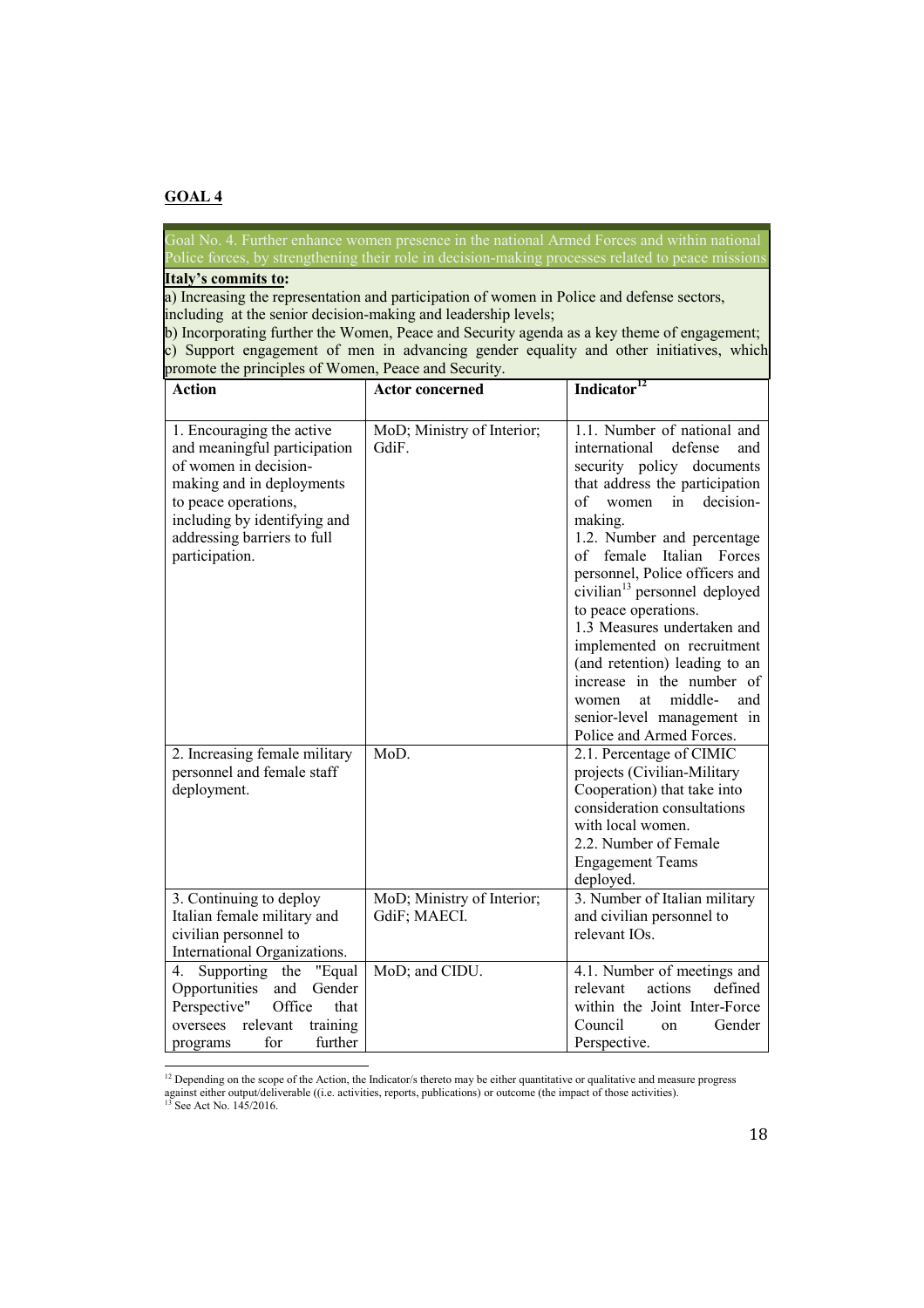| gender<br>integrating a        | 4.2. Number of studies and |
|--------------------------------|----------------------------|
| perspective;<br>conducts       | surveys, including<br>on   |
| statistical studies; organizes | relevant training.         |
| training on special topics and | 4.3. Number of relevant    |
| events, including media-       | communication and media    |
| related, to spreading the      | actions undertaken.        |
| gender equality culture.       |                            |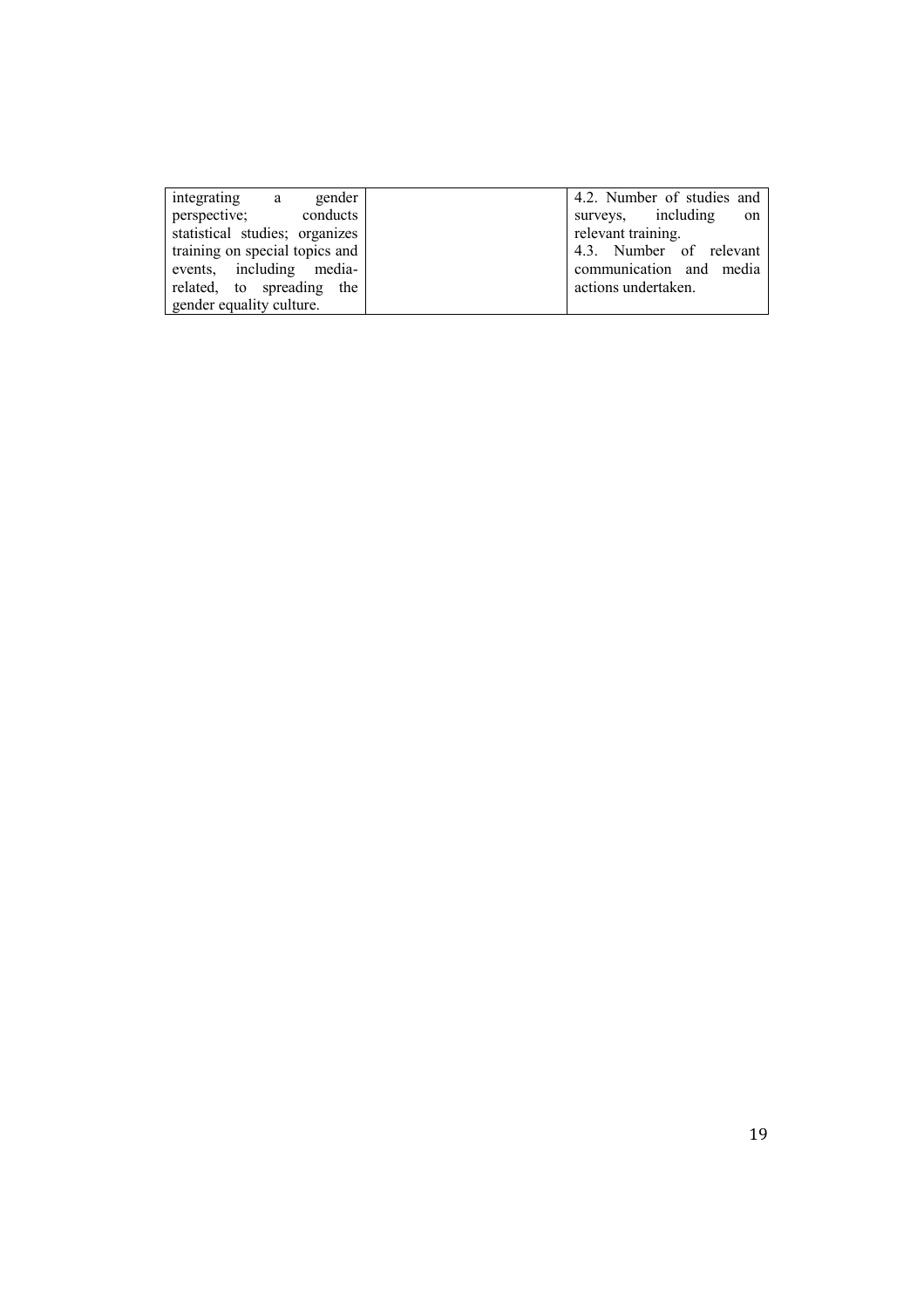Goal No. 5 Protecting human rights of women and girls in conflict and post-conflict areas

### • **Italy commits to:**

a) Strengthening its efforts to prevent and protect women and girls, affected by conflict and post-conflict, from all forms of discrimination<sup>14</sup> and violence, and to hold perpetrators accountable;

b) Contributing to eradication of sexual violence in conflict and post-conflict settings.

c) Protecting human rights of women, children and the most vulnerable groups, affected by conflict and post-conflict, by helping to ensure their safety, physical and mental health, wellbeing, economic security, and equality.

| <b>Action</b>                                                                                                                                                                                                                                  | <b>Actor concerned</b>                                                      | Indicator <sup>15</sup>                                                                                                                                                                                                   |
|------------------------------------------------------------------------------------------------------------------------------------------------------------------------------------------------------------------------------------------------|-----------------------------------------------------------------------------|---------------------------------------------------------------------------------------------------------------------------------------------------------------------------------------------------------------------------|
|                                                                                                                                                                                                                                                |                                                                             |                                                                                                                                                                                                                           |
| 1. Strengthening efforts to<br>prevent and respond to VAW<br>in emergency and conflict-<br>related situations.                                                                                                                                 | MAECI; AICS; MoD;<br>Ministry of Health; and<br>CSOs.                       | 1. Extent to which strategic<br>direction or equivalent policy<br>guidance<br>for personnel<br>address the importance of<br>protecting women's and girl's<br>human rights on international<br>operational deployments.    |
| Supporting<br>the relief,<br>$2_{-}$<br>recovery and rehabilitation of<br>women and girls, affected by<br>conflict<br>and post-conflict<br>areas. <sup>16</sup>                                                                                | MAECI; AICS; Ministry of<br>Health; DEO-PCM; SPRAR<br>System; UN; and CSOs. | 2. Number and type of<br>initiatives, both domestically<br>and internationally.                                                                                                                                           |
| 3. Ensuring accountability<br>for violations of IHRL and<br>IHL, including those ones<br>amounting to crimes under<br>international law, such as<br>crimes<br>crimes<br>and<br>war<br>against humanity<br>directed<br>against women and girls. | MoD; MAECI.                                                                 | 3. Direct Italian diplomatic<br>missions<br>and<br>deployed<br>Italian Armed<br>Forces<br>$\alpha$<br>Italian Police personnel to<br>include<br>information<br>on<br>observed or credibly reported<br>serious violations. |
| 4. Reporting on the situation<br>of women refugees, asylum-<br>seekers,<br>under<br>and<br>humanitarian<br>protection,<br>within SPRAR.                                                                                                        | ANCI; Ministry of Interior;<br>UN; and CSOs.                                | 4.1. Number of reports.<br>4.2. Measures taken<br>for<br>under<br><b>SPRAR</b><br>women<br>system.                                                                                                                        |
| Facilitating<br>the<br>5.<br>involvement of the private<br>sector, also according to the<br>newly adopted Italy's NAP                                                                                                                          | MAECI; CIDU; and CSOs.                                                      | Evidence<br>5.<br>of<br>relevant<br>activities.                                                                                                                                                                           |

 $14$  Including inter-secting and multiple discrimination.

<sup>&</sup>lt;sup>15</sup> Depending on the scope of the Action, the Indicator/s thereto may be either quantitative or qualitative and measure progress

against either output/deliverable (i.e. activities, reports, publications) or outcome (the impact of those activities).<br><sup>16</sup> i.e. Since 2014, Ministry of Health has been carrying out, in collaboration with IOM, specific tr "Inter-cultural competence in health-care services", initially targeting Sicily and now extended to Latium, Campania and Lombardy Regions. Additionally, it has developed a similar project under an E-learning Platform, for the entire Health-care system; and INMP projects, at Italian Hotspots (CARE Project) and at International Protection Desks, with regard to *inter alia* protection of healthrelated rights and services.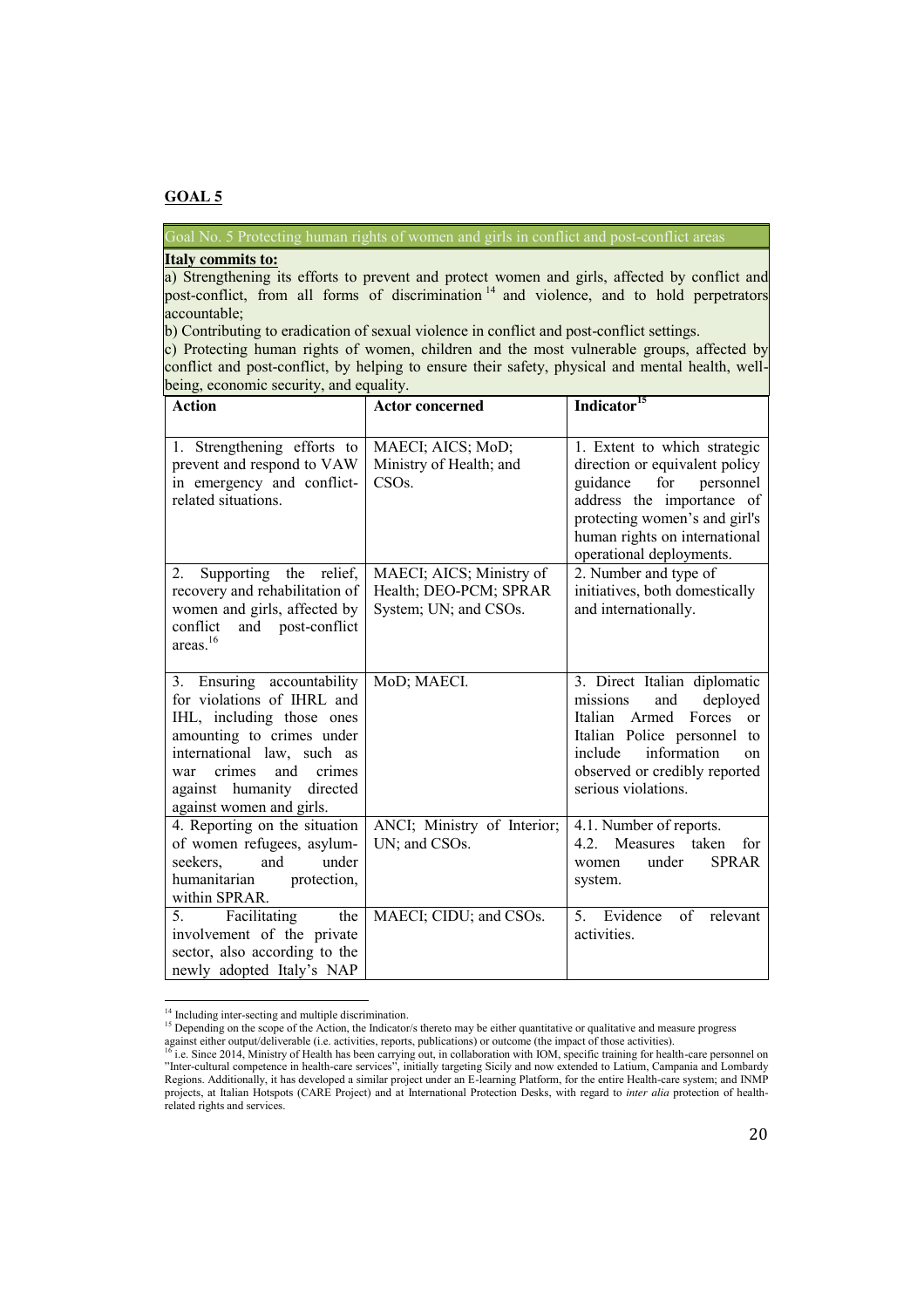| on BHR, in helping women,<br>children and most vulnerable<br>groups (including women<br>with disabilities and older<br>women), affected by conflict<br>and post-conflict, to ensure<br>their safety, physical and<br>mental health, well-being,<br>security,<br>economic<br>and<br>equality. |                                                     |                                                                                                                                                                                                                                                 |
|----------------------------------------------------------------------------------------------------------------------------------------------------------------------------------------------------------------------------------------------------------------------------------------------|-----------------------------------------------------|-------------------------------------------------------------------------------------------------------------------------------------------------------------------------------------------------------------------------------------------------|
| 6. Monitoring domestic cases<br>of hate crimes, including<br>online, concerning women<br>and<br>refugees<br>asylum-<br>seekers. <sup>17</sup>                                                                                                                                                | UNAR; and CSOs.                                     | 5. Number of hate crimes<br>against women refugees and<br>asylum-seekers.                                                                                                                                                                       |
| 7. Supporting the to-be<br>adopted Ministry of Health<br>"Guidelines on health-care"<br>and rehabilitation of refugees<br>and those entitled to<br>subsidiary protection, who<br>have been victims of torture,<br>rape, or any other serious<br>form of violence".                           | Ministry of Health; CIDU;<br>and CSO <sub>s</sub> . | 7.1. Actions for supporting<br>Guidelines application.<br>7.2. Outreach planned and<br>implemented to increase<br>awareness of healthcare and<br>support services available<br>among migrant women from<br>conflict and post-conflict<br>areas. |

<sup>&</sup>lt;u>.</u> <sup>17</sup> Information under Annex No. 1 below.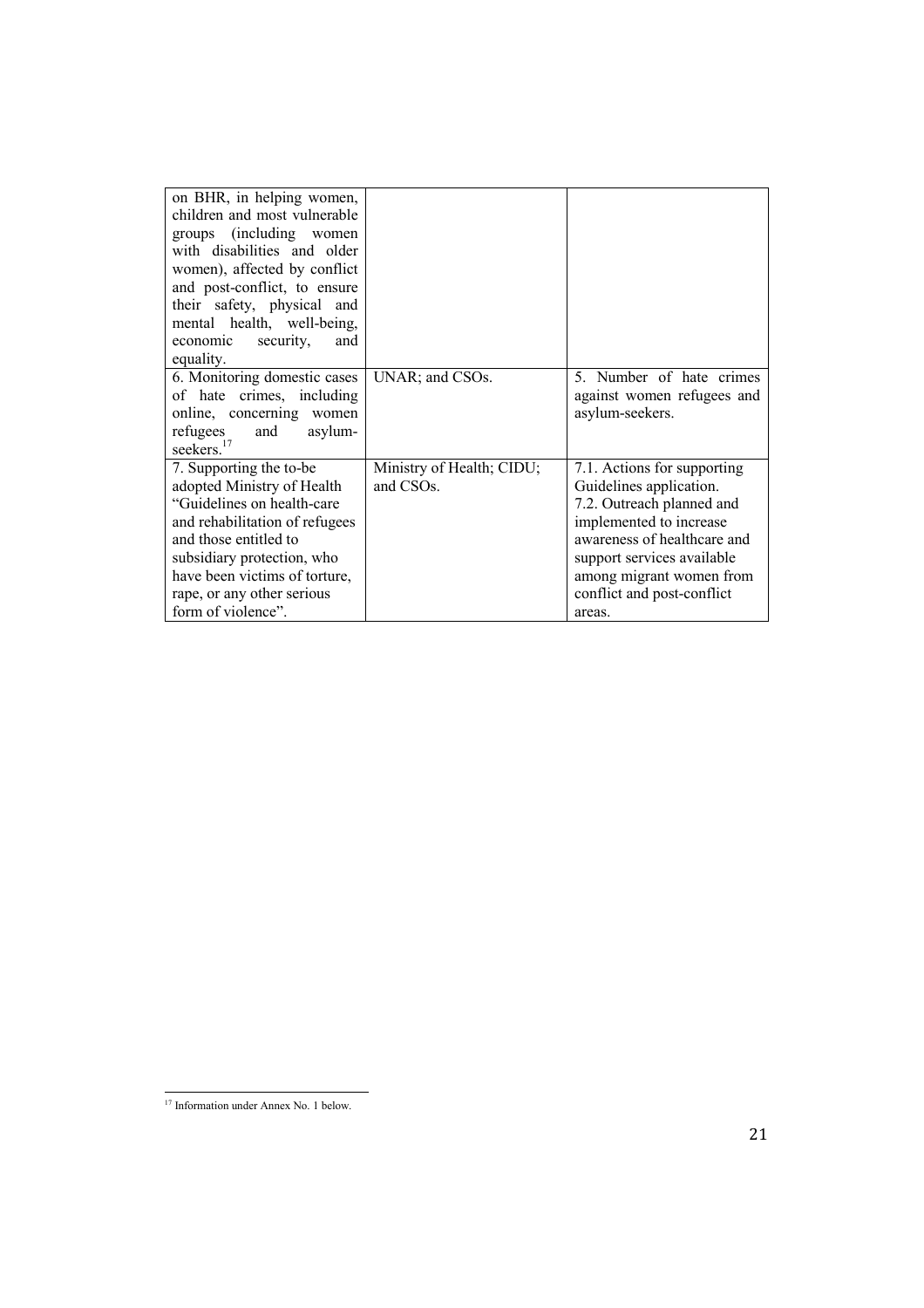<u>.</u>

Goal No. 6. Increasing synergies with civil society, to implement UNSCR 1325(2000)

### **Italy commits to:**

a) Further strengthening involvement and dialogue with actively-involved-on-the-matter civil society organizations (CSOs) and women's associations, domestically and internationally;

b) Further facilitating cooperation and supporting local CSOs, women's associations and women human rights defenders, especially at a grass-root level.

| <b>Action</b>                                                                                                                                                                                                                                                                                                                                                                                                                                                 | <b>Actor concerned</b>                       | Indicator <sup>18</sup>                                                                                    |
|---------------------------------------------------------------------------------------------------------------------------------------------------------------------------------------------------------------------------------------------------------------------------------------------------------------------------------------------------------------------------------------------------------------------------------------------------------------|----------------------------------------------|------------------------------------------------------------------------------------------------------------|
|                                                                                                                                                                                                                                                                                                                                                                                                                                                               |                                              |                                                                                                            |
| 1. Developing a structured<br>regular dialogue with Civil<br>Organizations<br>Society<br>(CSOs), including relevant<br>drafting,<br>Platforms,<br>in<br>implementing<br>and<br>monitoring, when feasible,<br>WPS-related measures. <sup>19</sup>                                                                                                                                                                                                              | MAECI; CIDU; AICS;<br>DEO-PCM; and CSOs.     | 1. Evidence of support for<br>Civil Society Organizations<br>(CSOs), to be engaged in<br>relevant areas.   |
| 2. Bolstering civil society's<br>which<br>focuses<br>action,<br>considerably on the territorial<br>$dimension - on$ guaranteeing<br>opportunities<br>to<br>women,<br>including<br>women<br>human<br>rights defenders, to express<br>their views and apply their<br>abilities to the<br>economy,<br>protection,<br>environmental<br>relevant training, decision-<br>making processes and, in<br>within<br>general,<br>national<br>structures and Institutions. | MAECI; CIDU; AICS; and<br>CSOs.              | 2. Evidence of support for<br>Civil Society Organizations<br>(CSOs), to be engaged in<br>relevant sectors. |
| 3. Financing training for<br>local NGO staff members, on<br>WPS Agenda and related<br>issues.                                                                                                                                                                                                                                                                                                                                                                 | MAECI; AICS; and CSOs.                       | 3. Extent of the support for<br>relevant training.                                                         |
| 4. Supporting and fostering<br>specific formation/training<br>on Gender, Peace and<br>Security issues for Italian<br>CSOs, involving academia<br>and other relevant actors.                                                                                                                                                                                                                                                                                   | MAECI; CIDU; AICS; and<br>CSO <sub>s</sub> . | 4. Evidence of the activities.                                                                             |

<sup>&</sup>lt;sup>18</sup> Depending on the scope of the Action, the Indicator/s thereto may be either quantitative or qualitative and measure progress

against either output/deliverable (i.e. activities, reports, publications) or outcome (the impact of those activities).<br><sup>19</sup> Gruppo Politiche di Genere degli Stati Generali della Solidarietà e Cooperazione Internazionale e articolazioni/sviluppi (Gruppo tematico *Genere Interventi e Processi di Pace* – GIPP); Tavolo Interventi Civili di Pace.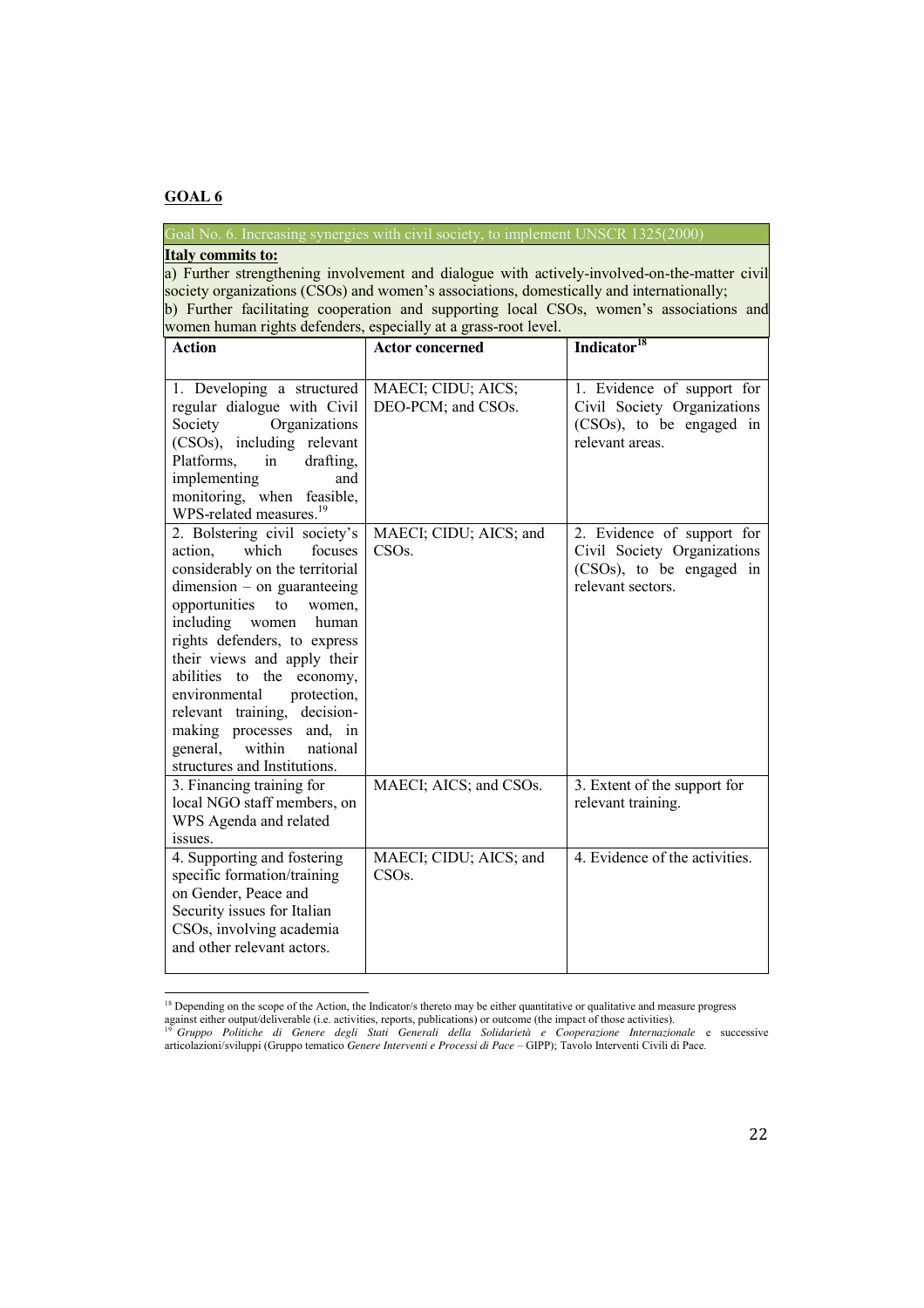| 5. Inviting private sector, in a   MAECI; CIDU; AICS; and |                    | 5. Extent of the involvement, |
|-----------------------------------------------------------|--------------------|-------------------------------|
| multi-stakeholder approach,                               | CSO <sub>s</sub> . | including within the National |
| to contribute to post-conflict                            |                    | Action Plan on Business and   |
| reconstruction efforts, also in                           |                    | Human Rights.                 |
| view of Italy's NAP on BHR.                               |                    |                               |
|                                                           |                    |                               |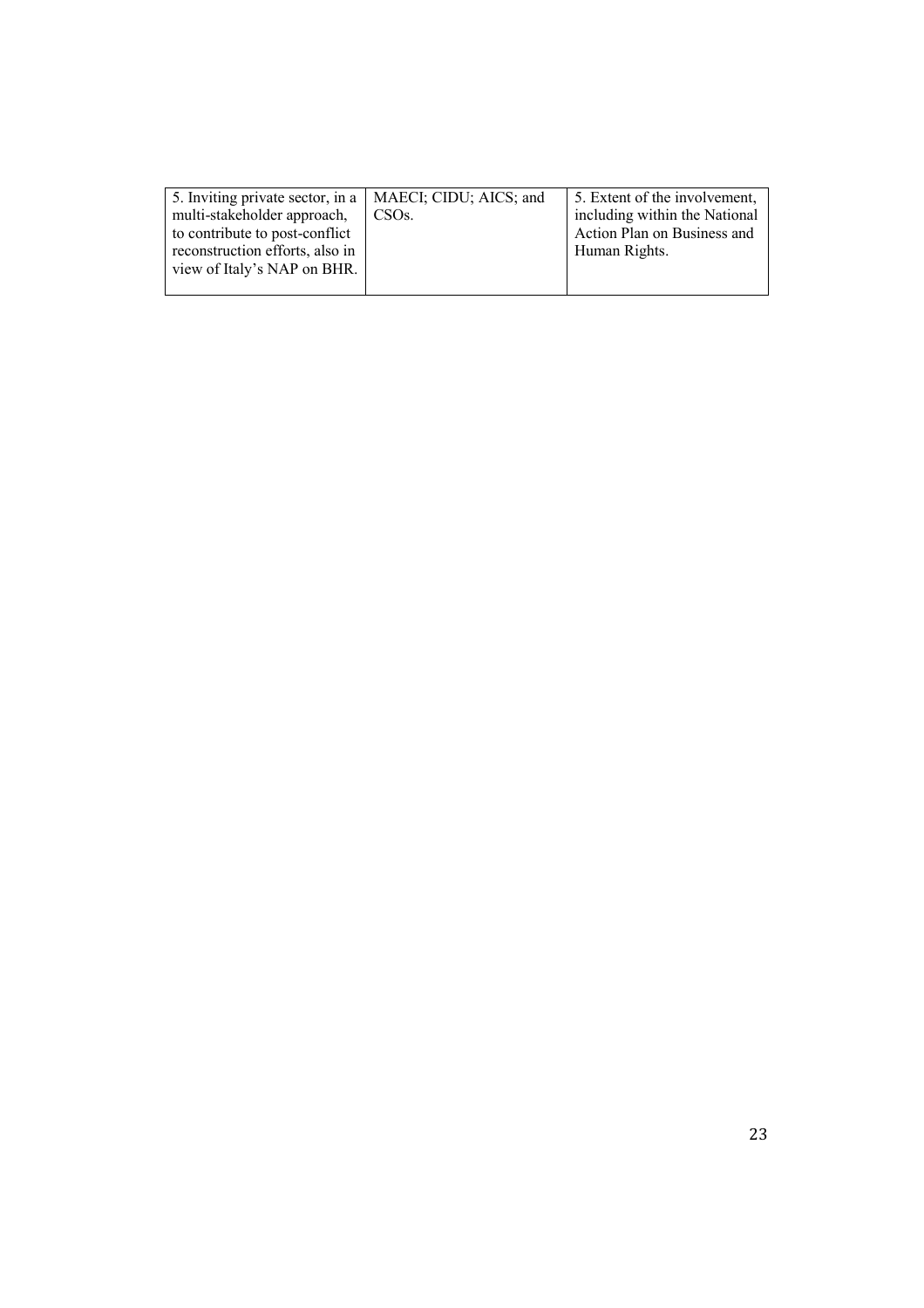Goal No. 7. Strategic communication and result-oriented advocacy:

Goal No. 7.1. Engaging in strategic communication

**Italy commits to**:

a) Developing a specific communication campaign, including through new social media, to reach out to stakeholders, as well as wider audiences;

b) Strengthening relevant human rights education-related campaigns, with the inclusion of WPS-related issues;

c) Increasing lesson-sharing and collecting best practices of Italian experience of Women, Peace and Security.

| <b>Action</b>                                                                                                                                                                                                                                                                      | <b>Actor concerned</b>                                                        | Indicator <sup>20</sup>                                         |
|------------------------------------------------------------------------------------------------------------------------------------------------------------------------------------------------------------------------------------------------------------------------------------|-------------------------------------------------------------------------------|-----------------------------------------------------------------|
|                                                                                                                                                                                                                                                                                    |                                                                               |                                                                 |
| 1. Identifying, including with<br>CSO <sub>s</sub> , the private and media<br>sectors, better<br>tools, by<br>which to spread information<br>about all the issues relating<br>and<br>Women,<br>Peace<br>to<br>Security Agenda, for wider<br>audiences, especially young<br>people. | MAECI; CIDU; MoD; DEO-<br>PCM; RAI-Culture; $^{21}$ and<br>CSO <sub>s</sub> . | 1. Number and types of tools<br>identified                      |
| Developing<br>relevant<br>2.<br>communication<br>strategies<br>gender-sensitive,<br>that<br>are<br>for<br>including<br>example<br>information on Gender and<br>WPS Agenda and related<br>issues, in third countries.                                                               | MAECI; CIDU; AICS;<br>MoD; DEO-PCM; RAI-<br>Culture; and CSOs.                | 2. Number and types of<br>strategies                            |
| 3. Convening conferences<br>and/or meetings with a range<br>of actors, encompassing<br>youth engagement and<br>positive outreach, through<br>social media and other virtual<br>platforms.                                                                                          | MAECI; CIDU; MoD; DEO-<br>PCM; RAI-Culture;<br><b>UNHCR.</b>                  | 3. Number and types of<br>events and number of<br>participants. |
| 4. Ensuring through specific<br>communication<br>that<br>engagements with<br>private<br>stakeholders<br>sector<br>relevant<br>incorporate<br>core<br>values,<br>including<br>gender<br>equality and National Plan of<br>Italy on BHR.                                              | MAECI; AICS; and CSOs.                                                        | 4. Number of communication<br>actions.                          |

<sup>&</sup>lt;sup>20</sup> Depending on the scope of the Action, the Indicator/s thereto may be either quantitative or qualitative and measure progress against either output/deliverable (i.e. activities, reports, publications) or outcome (the impact of those activities).<br><sup>21</sup> Since ancient times, women and girls have been the most affected by war and conflict (*"Turbato* 

*parentes virginum profugiunt, incusantes violati hospitii foedus deumque invocantes cuius ad sollemne ludosque per fas ac fidem decepti venissent. Nec raptis aut spes de se melior aut indignatio est minor" (August 21, 749 b.C - The Sabine women) - Titus Livius, Ab urbe condita, Liber I, 9.).*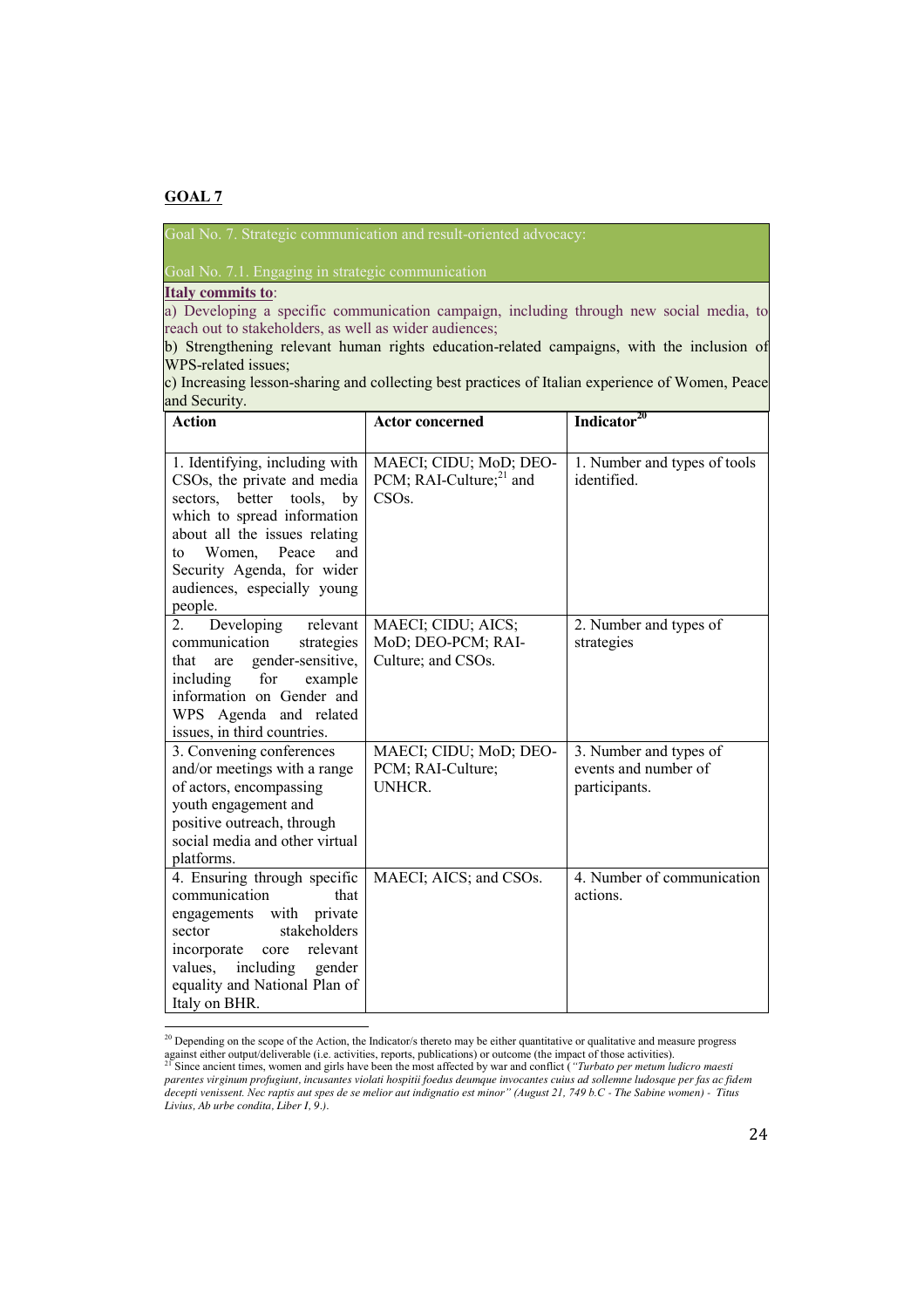2. Bolstering Italy's participation in relevant fora, conferences and mechanisms, to further support the implementation of the Women. Peace & Security Agenda

## **Italy commits to**:

a) Continuing to engage in policy dialogue with multilateral partners, including through the UN and its various bodies, funds and programs; the European Union (EU); NATO; the Organization for Security and Co-operation in Europe (OSCE); the Council of Europe (CoE); and the Organization for Economic Co-operation and Development (OECD) – to encourage the strengthening of their capacities to plan for, implement and report on issues of Women, Peace and Security in peace operations, fragile states and conflict-affected situations;

b) Continuing to work with partners, including in view of upcoming tenure on the UN Security Council and under the G-7 rotating Presidency 2017, to fully implement, inter alia, zerotolerance policies on sexual exploitation and abuse in peace operations and to promote the implementation of international human rights standards, especially with regard to women's participation and in leading roles, as well as within the 2030 Sustainable Development Agenda; c) Continuing to support UN Secretary-General's requests for earmarked peace-building-related resources to be destined to gender equality, and an increased presence of women in mediation and peace missions in general.

| <b>Action</b>                                      | <b>Actor concerned</b> | Indicator <sup>22</sup>          |
|----------------------------------------------------|------------------------|----------------------------------|
| 1. Advocating for Women,                           | MAECI; AICS.           | 1.1. Evidence of advocacy,       |
| Peace and Security issues to                       |                        | political and financial support, |
| be included in the mandates                        |                        | especially for UN Women's        |
| of all UN missions for peace                       |                        | WPS related programs.            |
| operations and throughout                          |                        | 1.2. Evidence of inclusion of    |
| the UN system-wide work,                           |                        | information<br>the<br>on         |
| in particular UN Peace-                            |                        | implementation of CEDAW          |
| building Commission, while                         |                        | general recommendation No.       |
| encouraging the creation and                       |                        | 30 in Italy's periodic report to |
| work of appropriately                              |                        | the Committee.                   |
| resourced and influential                          |                        | 1.3. Evidence of activities      |
| specialist teams on Women,                         |                        | implemented in line<br>with      |
| Peace and Security issues                          |                        | Italy's<br>commitments<br>on     |
| within peacekeeping                                |                        | implementation of the 2016-      |
| operations.                                        |                        | 2020 Road-Map for the Call       |
|                                                    |                        | to Action on Protection from     |
|                                                    |                        | Gender-Based Violence<br>in      |
|                                                    |                        | Emergencies.                     |
| 2. Continuing to engage in                         | MAECI; AICS.           | 2. Number of initiatives.        |
| political dialogue with third                      |                        |                                  |
| countries and partner                              |                        |                                  |
| agencies, to support the main                      |                        |                                  |
| UNSCRs, and relevant                               |                        |                                  |
| international human rights                         |                        |                                  |
| instruments and initiatives,                       |                        |                                  |
| including CEDAW, the                               |                        |                                  |
| Istanbul Convention, the                           |                        |                                  |
| Beijing Declaration and<br>Platform of Action, the |                        |                                  |
| Preventing Sexual Violence                         |                        |                                  |
|                                                    |                        |                                  |

<u>.</u>  $2<sup>22</sup>$  Depending on the scope of the Action, the Indicator/s thereto may be either quantitative or qualitative and measure progress against either output/deliverable (i.e. activities, reports, publications) or outcome (the impact of those activities).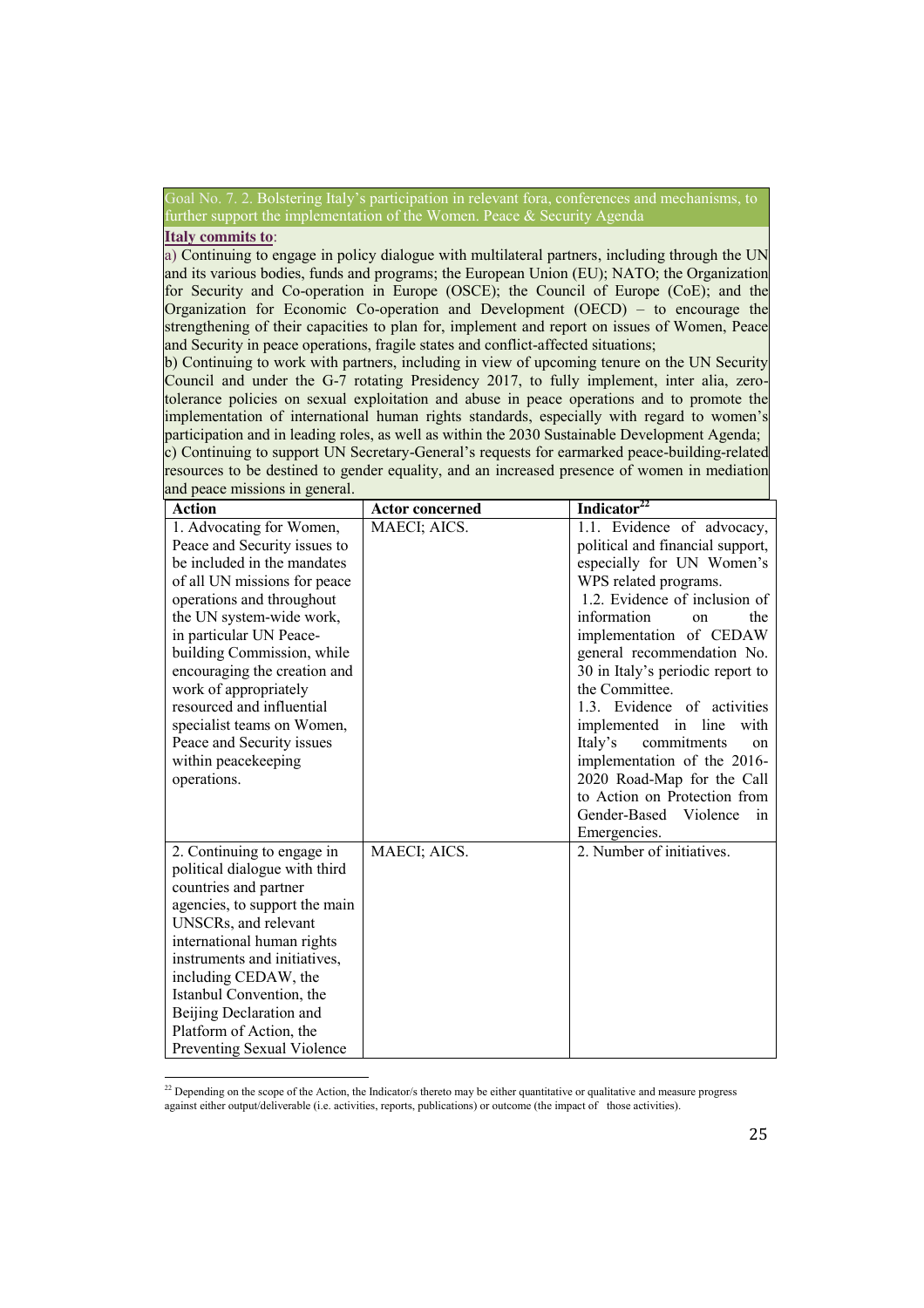| in Conflict Initiative and the   |                        |                        |
|----------------------------------|------------------------|------------------------|
| Call to Action on Protection     |                        |                        |
| from Gender-based Violence       |                        |                        |
| in Emergencies, as well as       |                        |                        |
| within UNSDGs, and within        |                        |                        |
| OECD in relation to, inter       |                        |                        |
| alia, OECD Council               |                        |                        |
| Recommendations on Digital       |                        |                        |
| Government Strategies.           |                        |                        |
| 3. Further supporting            | MAECI; AICS; MoD; DEO- | 3. Number and types of |
| initiatives to strengthen        | <b>PCM</b>             | activities.            |
| relevant capacity, especially    |                        |                        |
| within the EU ( <i>i.e.</i> Task |                        |                        |
| Force 1325), as well as          |                        |                        |
| within the framework of the      |                        |                        |
| G-7, to take early and           |                        |                        |
| effective action, at both the    |                        |                        |
| policy and operational levels    |                        |                        |
| (i.e. to promote women's         |                        |                        |
| participation and                |                        |                        |
| representation, including in     |                        |                        |
| leading positions).              |                        |                        |
| 4. Continue to work on the       | MAECI; AICS; and CSOs. | 4. Number and types of |
| protection from gender-          |                        | activities.            |
| based violence in                |                        |                        |
| emergencies, within the          |                        |                        |
| framework of the Call to         |                        |                        |
| action endorsed in 2013.         |                        |                        |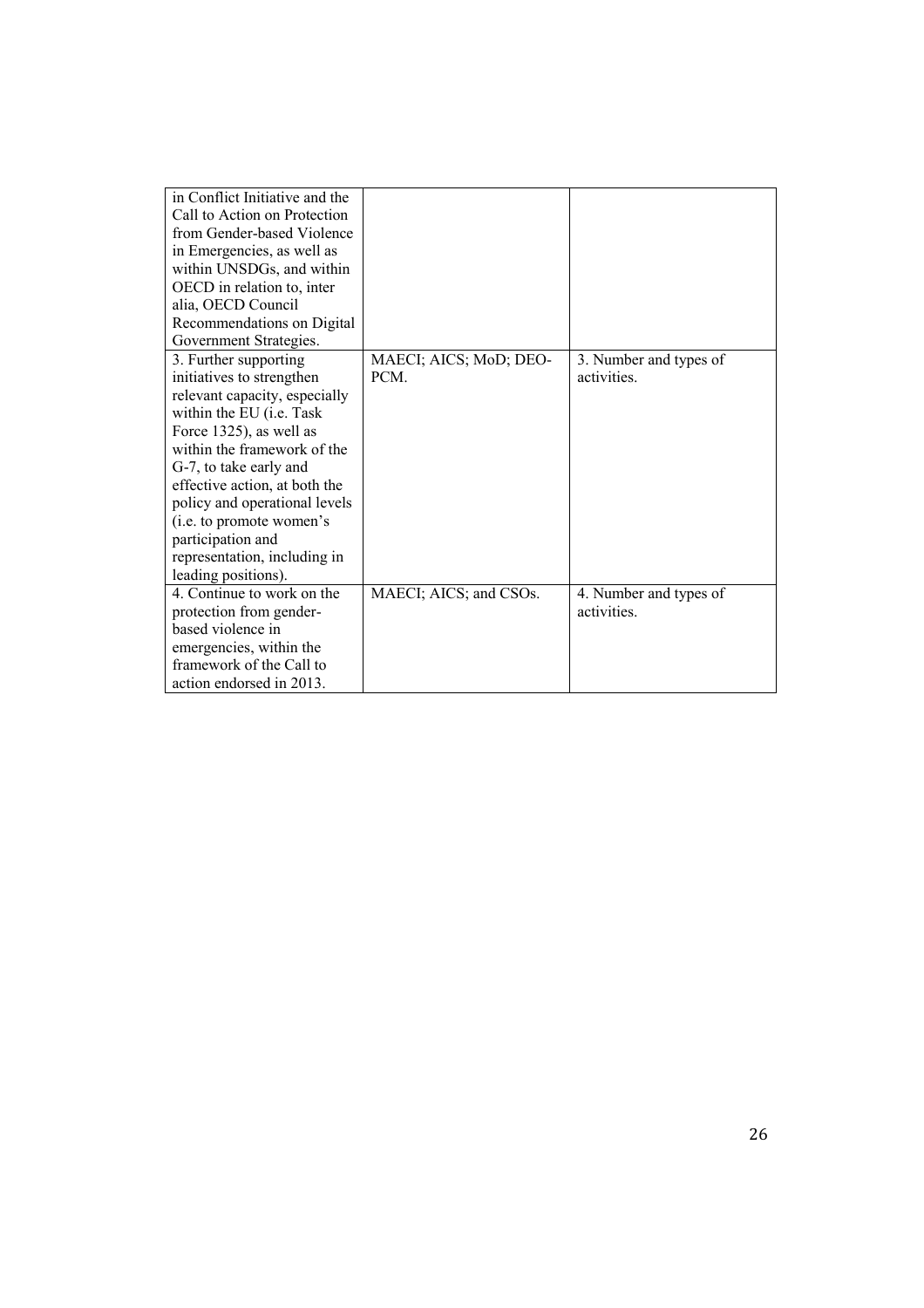## **Monitoring and Evaluation**

The actions and indicators included in this National Action Plan will be used by the respective Administrations to assess progress and performance in implementing this plan.

Italy will publish an annual progress report to be prepared by the Interministerial Committee for Human Rights (CIDU), in consultation with both civil society and the Parliament, including the inter-parliamentary group for women, women's rights and gender equality (All-Party Women's Caucus), established in October 2015.

The open-ended Working Group (OEWG), led by CIDU, will be responsible of the implementation of this Plan, including application and monitoring. To this end, it will establish a permanent coordination mechanism with CSOs and other relevant actors.

The OEWG will meet at least every four months, and will provide to the members of the CIDU information, accordingly.

The OEWG will annually revise existing Goals, commitments, actions and indicators, in light of lessons learned, the EU comprehensive approach, and emerging issues and policy agendas relating to Women, Peace and Security, and in response to lessons learned and challenges, as identified under the monitoring process.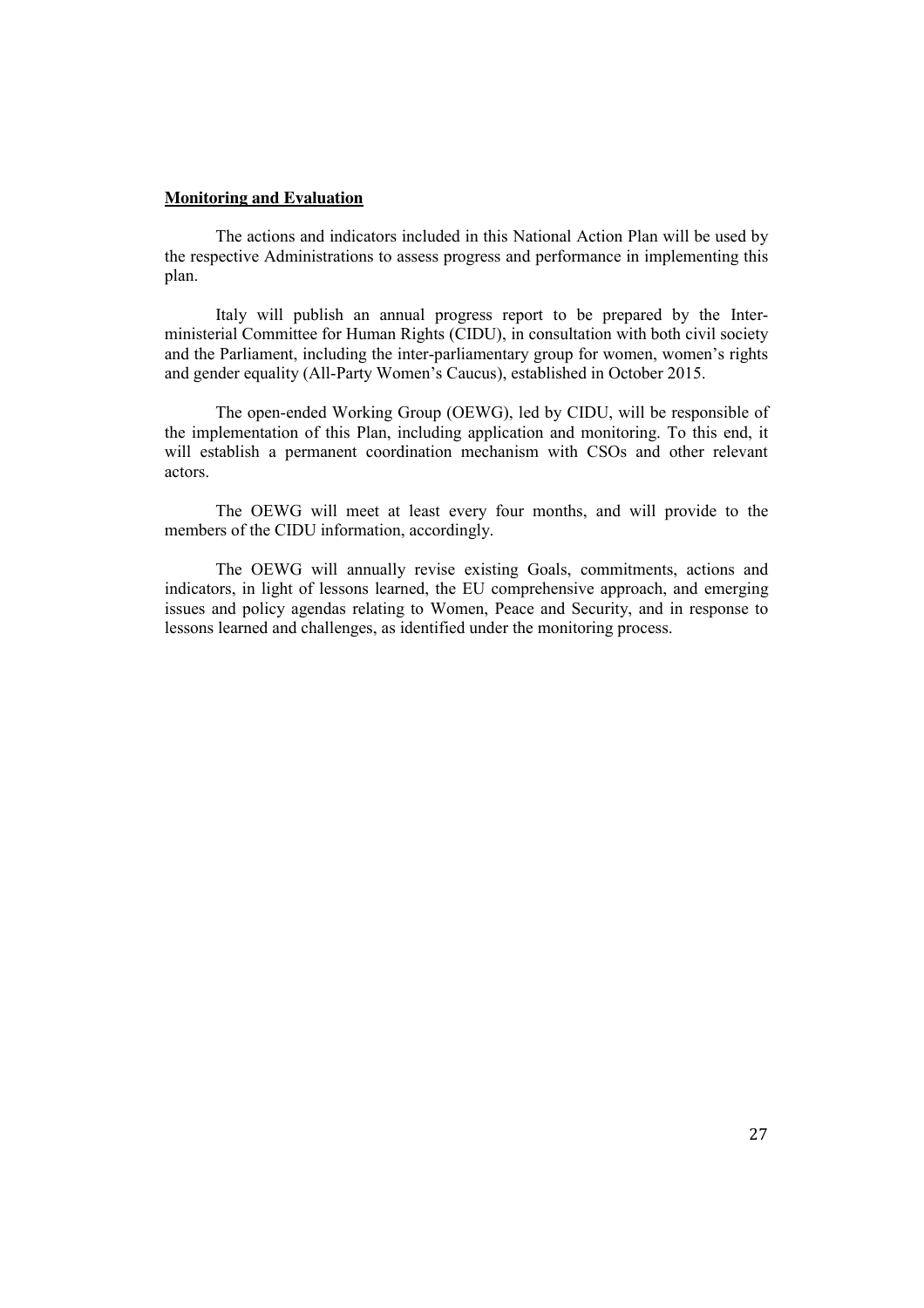### **Annex No. 1**

#### *Background*

<u>.</u>

On 31 October 2000, the UN Security Council unanimously adopted Resolution 1325 on "Women, Peace and Security". This is the first Council resolution, to explicitly mention the impact of war and conflict on women and the contribution of women themselves in conflict resolution and sustaining peace. Since then, UN Member States (UNMS) have been regularly invited to strengthen their commitment to the implementation of UNSCR1325, by preparing National Action Plans.<sup>23</sup>

UNSCR1325 (2000) recognizes that: 1. Women and children are the most affected by the consequences of armed conflict; 2. Women play a vital role in the prevention and resolution of conflicts, as well as in peace-building activities. Moreover, by this Resolution, UN Security Council: 3. Invites UNMS to ensure greater participation of women in all decision-making processes, in particular, in the mechanisms of prevention, management and resolution of conflicts.

Since 2000, the UN Security Council has unanimously adopted further Resolutions on Women, Peace and Security: UNSCR1325 (2000), UNSCR1820 (2008), UNSCR1888 (2009), UNSCR1889 (2009), UNSCR1960 (2010), UNSCR2106 (2013), UNSCR2122 (2013), UNSCR2242 (2015)<sup>24</sup>. However, other UNSCRs should be integrated with the Agenda and can be equally considered, such as UNSCR1983 (2011), focusing on the impact of HIV and AIDS on women in conflict and post-conflict situations, as well as on the need for specific measures on social, medical and psychological assistance (thus, also with a focus on reproductive health and family planning), UNSCR1674 (2006) on the protection of civilians (et seq.), UNSCR 2250 (2015), by which the UNSC urges UNMS to increase representation of youth in decision-making at all levels, and the more recent UNSCR 2282(2016) on post-conflict peace-building.

 $^{23}$  The idea of "National Action Plans for the Implementation of Resolution 1325" was launched for the first time by the President of the UN Security Council in his Presidential Statement of 28 October 2004, inviting UN membership to push forward the implementation of Resolution 1325, "*including through the development of national action plans*". Against this background, the UN Secretary-General introduced the "*Zero Tolerance policy*" to be applied to military personnel, rebels, and *a fortiori* to its own personnel, both military and civilian, who sexually abuse civilians (women and children) in areas of conflict (Such crimes are punishable by both the International Criminal Court (ICC) and national courts - no forms of impunity can be admissible); and the UN General Assembly introduced the "*United Nations Comprehensive Strategy on Assistance and Support to Victims of Sexual Exploitation and Abuse by United Nations Staff and Related Personnel*", envisaging assistance to victims in terms of medical health-

care, legal services, and psychological support.<br><sup>24</sup> UNSCR 1325 focuses on the disproportionate impact of armed conflict on women, as well as on women's involvement in conflict-resolution and prevention, peace negotiations, peace-building, peacekeeping, and post-conflict reconstruction. UNSCR 1820 (2008) considers sexual violence as a tactic of war and places it as a threat to international peace and security. UNSCR 1888 (2009) focuses on the importance of increasing women's participation in mediation and decision-making processes with regard to conflict resolution and peace-building. It also mandates peacekeeping missions to protect women and children from sexual violence during armed conflict, and envisages the appointment of a Special Representative and a Team of Experts on the use of sexual violence in armed conflict. UNSCR 1889 (2009) urges to take further measures to improve women's participation during all stages of peace processes, besides envisaging the elaboration of relevant global indicators by the UNSG. UNSCR 1960 (2010) provides for an accountability system for sexual violence in conflict. UNSCR 2106 (2013) focuses, inter alia, on the need to strengthen the combat against impunity for crimes of sexual violence in conflict. UNSCR 2122 (2013) further operationalizes the previous Resolutions by, inter alia, considering gender equality and women's empowerment as key to international peace and security, besides strengthening the commitment to involving women in peace talks, and the need to ensure access, under humanitarian aid, to sexual and reproductive health-care services.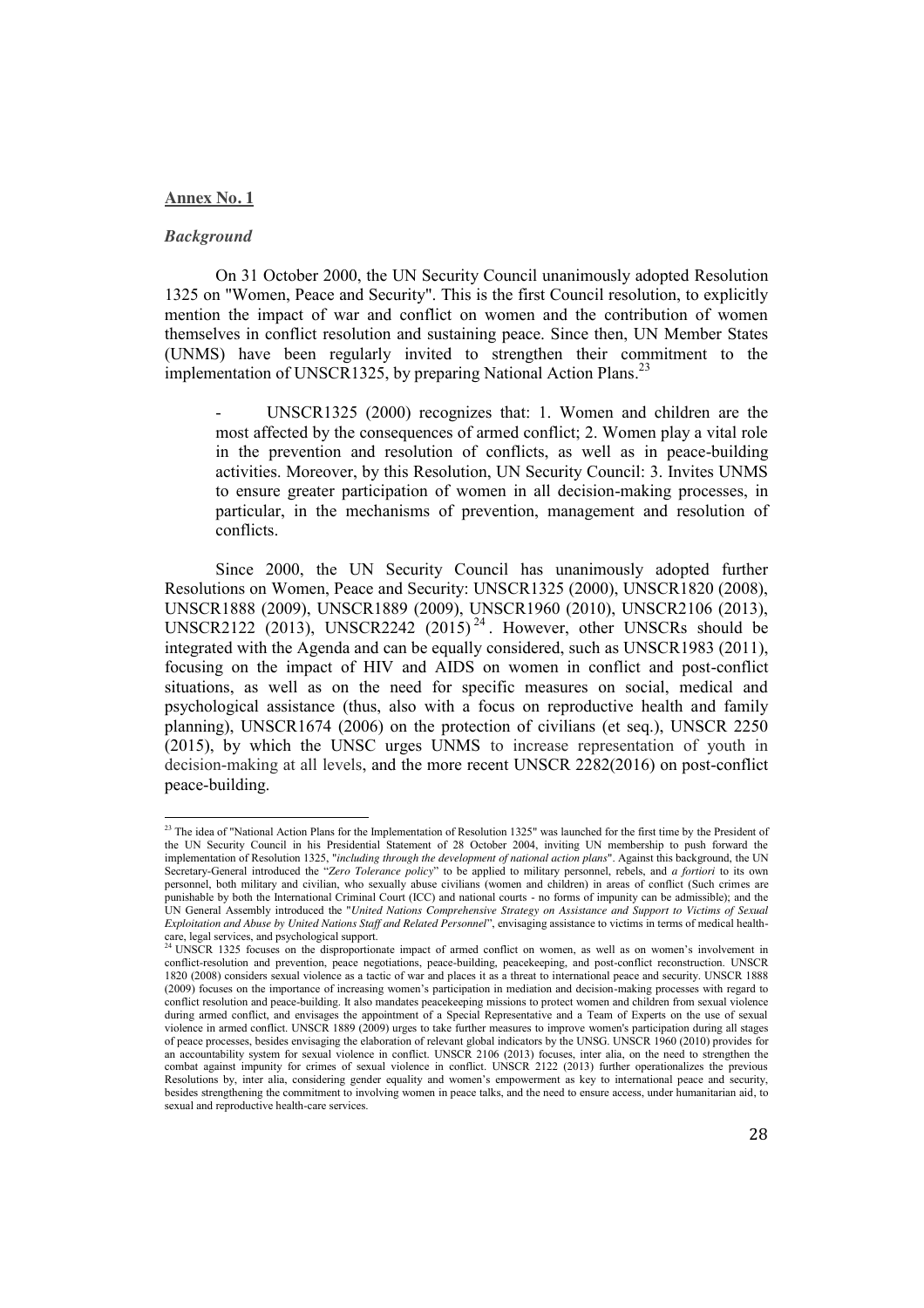Italy recognizes the importance of reading 1325 Agenda-related Resolutions, especially the recent UNSCR2242 - By UNSCR  $2242(2015)^{25}$ , UNSC reiterates "its intention to increase attention to women, peace and security as a cross-cutting subject in all relevant thematic areas of work on its agenda, including threats to international peace and security, caused by terrorist acts". This also considers, inter alia, "*the changing global context of peace and security, in particular relating to rising violent extremism, which can be conducive to terrorism, the increased numbers of refugees and internally displaced persons, the impacts of climate change and the global nature of health pandemics*" and … "*reiterates its call for Member States to ensure increased representation of women at all decision-making levels in national, regional and international institutions and mechanisms for the prevention, and resolution of conflict, encourages those supporting peace processes to facilitate women's meaningful inclusion in negotiating parties' delegations to peace talks, calls upon donor countries to provide financial and technical assistance to women involved in peace processes, including training in mediation, advocacy, and technical areas of negotiation, as well as providing support and training to mediators and technical teams on the impact of women's participation and strategies for women's effective inclusion*" -, jointly with relevant Reports of the UN Secretary-General (the latest one is contained in UN Doc. S/2015/716), which over the years have emphasized the need to focus on *inter alia*: all forms of human rights violations affecting women in armed conflict; women's economic security; and the primary causes of violence that need to be tackled by appropriate national capacities. Likewise, the following UN documents are to be considered: the UN Strategic Results Framework on women, peace and security, 2011-2020; the relevant UN Women Guidelines;<sup>26</sup> and the Global Study-2015 on the implementation of United Nations Security Council resolution 1325, authored by R. Coomaraswamy (the results of which have been submitted under the above UN Doc. S/2015/716).<sup>27</sup>

On a more specific note, Italy is among the sixty-three United Nations Member States to have adopted a specific National Action Plan in accordance with UNSCR 1325(2000). As of September 8, 2016, forty-three Member States of the United Nations have a specific National Action Plan in force (www.inclusivesecurity.org).

Within the framework of the present Plan, last relevant international Conferences are to be mentioned, as follows: the UN Sustainable Development Summit 2015; the UN High Level Review Conference on the  $15<sup>th</sup>$  anniversary of

-

<sup>&</sup>lt;sup>25</sup> UNSCR 2242 (2015), adopted on the occasion of UNSCR 1325's 15<sup>th</sup> anniversary, envisages the WPS Agenda as key to addressing the existing "Challenges", including violent extremism, IDPs and Refugees, and the global impact of climate change. Furthermore, this Resolution encourages the forthcoming Plan of Action to Prevent Violent Extremism to integrate women's participation, leadership and empowerment as core to United Nations strategy and responses; envisages the establishment of an Informal Experts Group on WPS; and calls for funding, especially for women's organizations, whose work is of the utmost importance in this area (See in this regard the UN Plan of Action Against Violent Extremism, UN. Doc A/70/674). <sup>26</sup>http://www.un.org/womenwatch/ianwge/taskforces/wps/Strategic\_Framework\_2011-2020.pdf;

http://www.unwomen.org/~/media/Headquarters/Media/Publications/en/02BPlanonWomenandPeaceandSecurity.pdf.<br><sup>27</sup> In this context, other UN Reports and Documents are to be considered, as follows: UN Secretary-General's Report Violence in Conflict of 23 March 2015 (S/2015/203); the Report of the Independent High-level Panel on Peace Operations (S/2015/446), the Report of the Advisory Group of Experts for the Review of the United Nations Peace-building Architecture (S/2015/490) UN Secretary-General's report to the Security Council, entitled "The United Nations and conflict prevention: a collective recommitment" (S/2015/730); and the above-mentioned UN Plan of Action to Prevent Violent Extremism adopted in December 2015.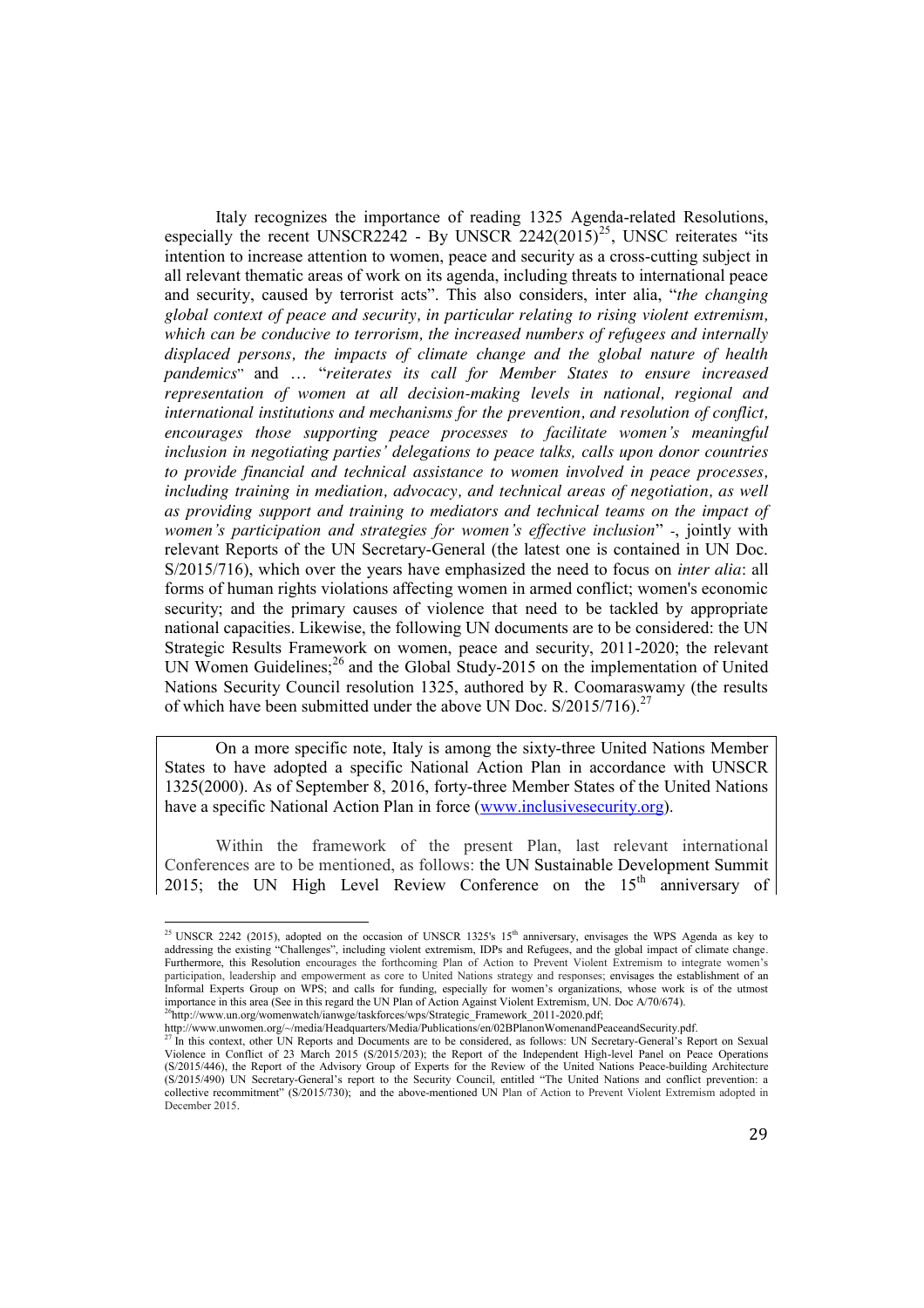UNSCR1325(2000); the World Humanitarian Summit 2016; and the United Nations General Assembly High-Level Meeting on Addressing Large Movements of Refugees.

With specific regard to UNSDGs, the Italian Government has actively participated in the negotiations on Agenda 2030 on Sustainable Development, supporting the option that the Agenda addresses directly the challenge of gender equality, while mainstreaming gender equality across the other goals and targets. Mention has to be made also of relevant national commitments, indicated (http://www.agenziacooperazione.gov.it/wp-content/uploads/2016/06/Gli-impegniitaliani-a-Istanbul.pdf) on the occasion of the World Humanitarian Summit (May 2016, Turkey).

Within this framework, mention has to be made also of the following: the G8 Declaration "Commitment to End Sexual Violence in Conflict" endorsed by Foreign Ministers in April 2013; the "Call to Action on Protecting Girls and Women in Emergencies" launched in 2013; the "Preventing Sexual Violence Initiative" and the International London Summit in June 2014; and the 2015 United Nations Climate Change Conference, COP 21.

Over the years, Italy contributed and firmly supports the «UN Framework of Analysis for Atrocity Crimes», developed by the (joint) Office of the UN Secretary-General Special Advisers on Genocide Prevention and Responsability to Protect (http://www.un.org/en/preventgenocide/adviser/pdf/framework%20of%20analysis%20f or%20atrocity%20crimes\_en.pdf), as well as the Code of Conduct on mass atrocities.

In keeping with its core values of rule of law, non-discrimination, respect for human rights, democracy, and good governance, Italy is committed to the effective implementation of the UNSCRs on Women, Peace and Security.

At the multilateral level, the Italian Government has always supported the implementation of UNSCR1325 by, inter alia, promoting outreach, disseminating knowledge and raising awareness. Italy also participates in various initiatives organized by other UN Member States and by civil society, also at the sidelines of sessions of the main UN bodies, including the UN Human Rights Council and the UN Commission on Status of Women. Italy also strongly supports international initiatives to prevent and combat sexual violence in conflict, including the G8 Declaration on Preventing Sexual Violence in Conflict and the Call to Action on Protection from Gender-based Violence in Emergencies.

Over the past few years, Italy has continued to support the advancement and implementation of UNSCR 1325(2000) and of other relevant documents under different modalities and various contexts, such as the G-7 summits, the NATO, the OSCE, and the EU.

Within the EU, Italy aims to strongly support EU action in this area, in accordance with EU Documents, including: *Comprehensive Approach to the EU*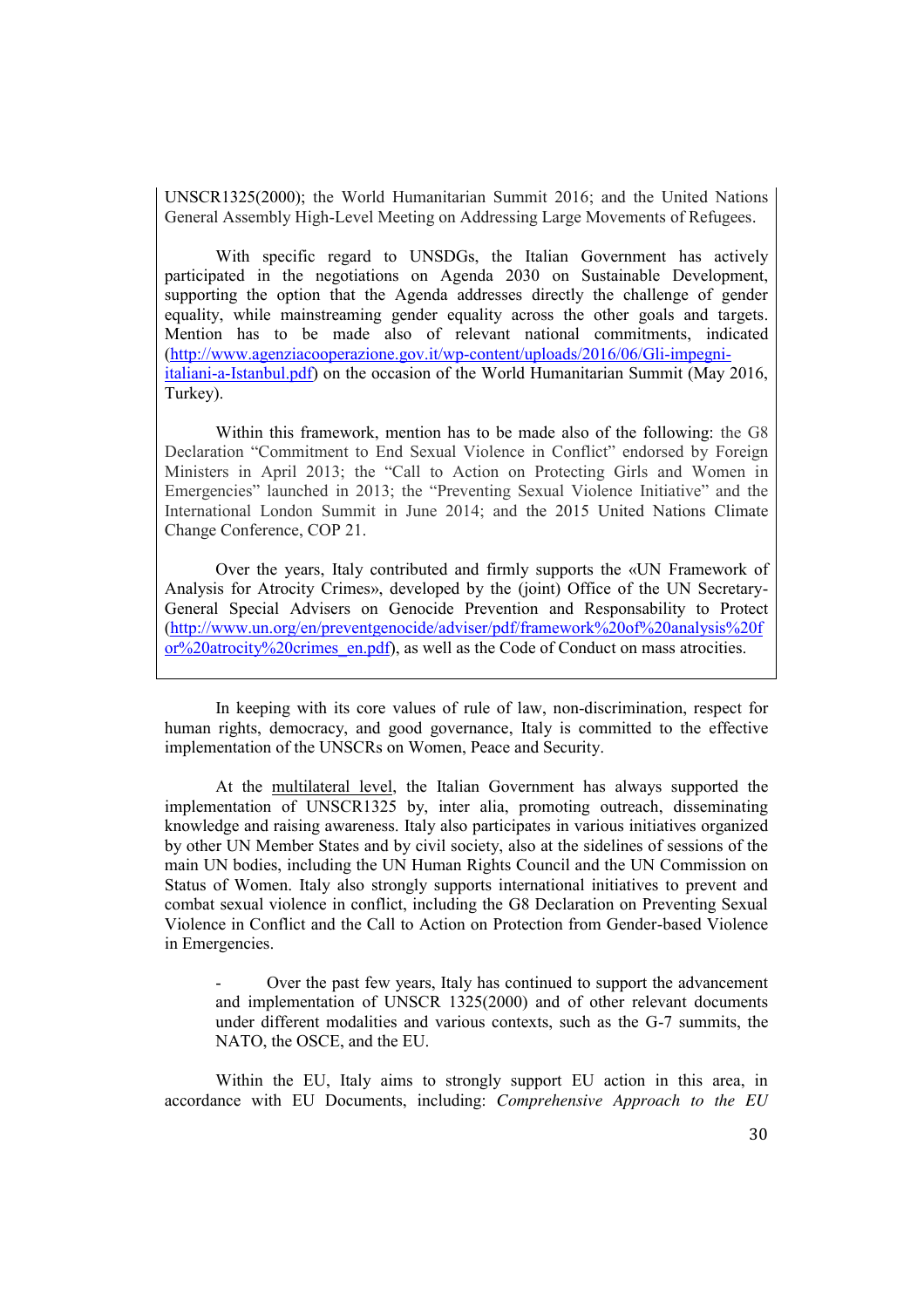*Implementation of the UNSCRs 1325 and 1820 on women, peace and security* (Doc.2008 - 15671/1/08 Rev 1); *Indicators for the Comprehensive Approach to the EU implementation of the UNSCRs 1325 and 1820 on women, peace and security* (Doc. 2010 - 11948/10) – as updated in September 2016; the new EU Action Plan on Human Rights and Democracy, 2015 -2019; <sup>28</sup> and the "*Strategic engagement for gender equality, 2016-2019*<sup>29</sup>".

In the development cooperation and humanitarian aid, Italy continues to promote several initiatives, including financial commitments, to prevent and assist victims of gender-based violence and to enable women's empowerment. Relevant programs take place in various priority countries, mainly in Afghanistan, the MENA region, Eastern Europe and in Sub-Saharan Africa. More specifically, the Italian Development Cooperation supports through annual voluntary contributions the activities of UN-Women, UNFPA and continues to be one of the major donors of the Joint UNFPA/UNICEF Program, entitled "*Female Genital Mutilation/Cutting: Accelerating Change*". Moreover, the Italian Development Cooperation finances projects implemented by humanitarian agencies and civil society Organizations aimed at protecting and assisting women in emergency situations, with a specific focus on Syria and Somalia.

The commitment to recognize VAW as a human rights issue, to challenge de jure and de facto discrimination against women and to end impunity for the widespread use of sexual violence in war and armed conflict has been strengthened after 2009 when Italy launched the first G8 initiative against VAW. Since then, the support against THB, FGM, CEFM and GBV has been strengthened both at the political and financial levels.

- o In November 2013, Italy endorsed the "Call to Action on Protecting Girls and Women in Emergencies", recognizing that Violence Against Women and Girls (VAWG) is aggravated in all emergencies and humanitarian crises and committing to a core set of principles and operational actions to promote and protect girls and women and create a safer environment for them during and in the aftermath of conflict and natural disasters. More specifically, Italy has committed to implementing the 2016-2020 Road-Map, through specific actions.
- o Italy participated in the Roundtable on "Women and girls: catalyzing action to achieve gender equality", set up during the World Humanitarian Summit and has committed to ensuring universal access to sexual and reproductive health and rights, to implement a coordinated global approach to prevent and respond to gender-based violence in crisis contexts, including through the Call to Action on Protection from Gender-based Violence in Emergencies and to fully comply with humanitarian policies, frameworks and legally binding

.<br>-

<sup>28</sup> in particular Actions under Section III.

<sup>29</sup> focusing *inter alia* on: 3. *Promoting equality between women and men in decision-making; 4. Combating gender-based violence and protecting and supporting victims; 5. Promoting gender equality and women's rights across the world*.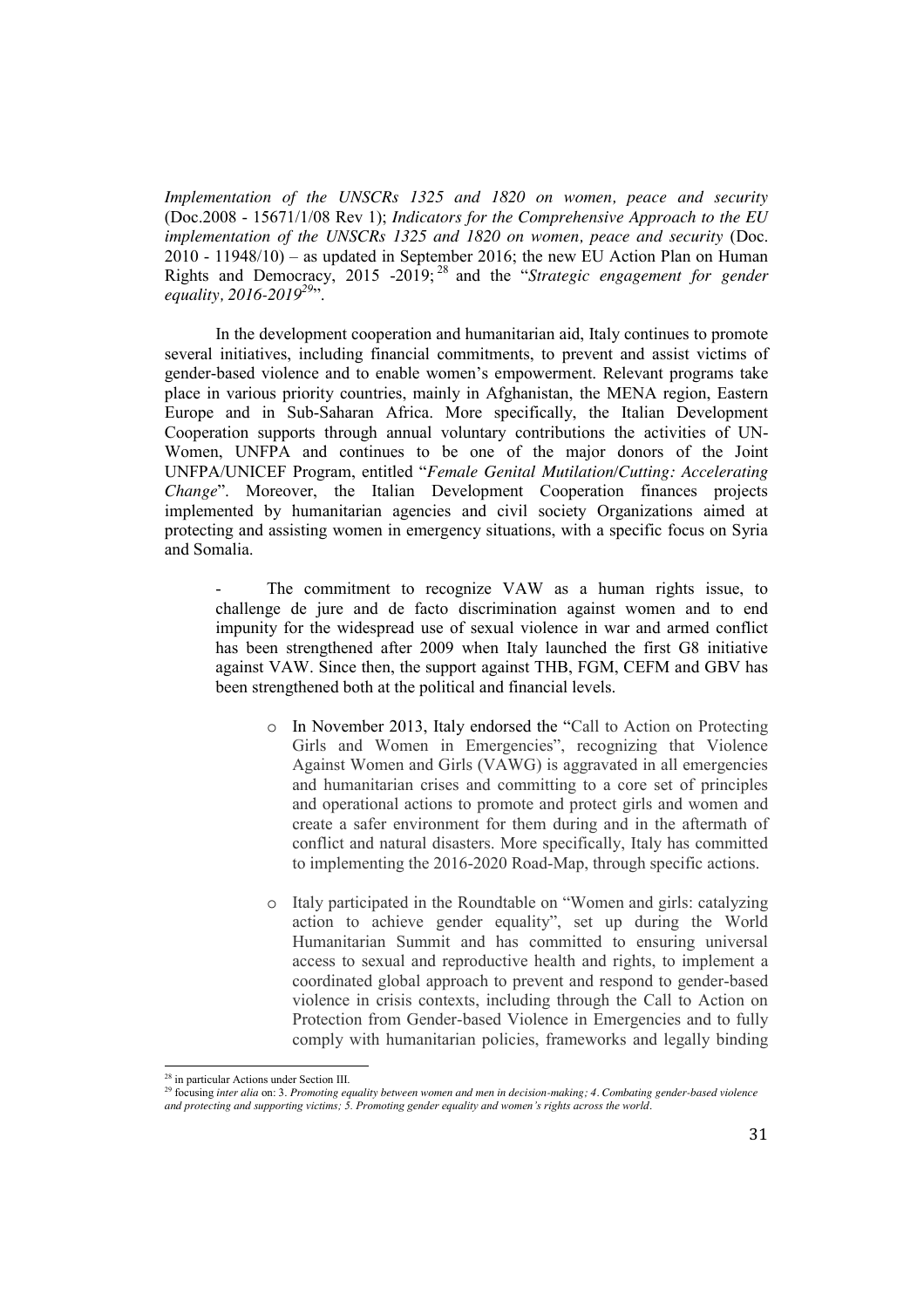documents related to gender equality, women's empowerment, and women's rights.

Along these lines, given the number of women, men, girls and boys involved in armed conflict and post-conflict situations, specific mention has to be made of medical care, training activities and a gender perspective targeting health-care providers and law enforcement - especially at Hotspots.

Italy's efforts to implement the Women, Peace and Security Resolutions are also linked to the overall promotion and protection of women's and girls' human rights and equality within the framework of the 1995 Beijing Declaration and Platform for Action, Italy's obligations under relevant international Conventions, including the UN Convention on the Elimination of All Forms of Discrimination against Women, the UN Convention on the Rights of the Child, the Council of Europe Convention on Action against Trafficking in Human Beings (Warsaw Convention), and the Council of Europe Convention on preventing and combating violence against women and domestic violence (Istanbul Convention), as well as within the framework of the Call to Action on Protection from Gender-based Violence in Emergencies and the more recent 2030 Sustainable Development Agenda, especially SDG  $\overline{5}$  and SDG 16.<sup>30</sup>

Against this background, the OEWG on Women, Peace and Security, led by the Inter-Ministerial Committee for Human Rights (acronym in Italian, CIDU) - that acts as focal point - with the UN Office of the General Directorate for Political Affairs and Security (DGAP), consists of: the Ministry of Foreign Affairs and International Cooperation - General Directorate on Political and Security Affairs; General Directorate for Development Cooperation (acronym in Italian, MAECI); the newly-established Italian Agency for Development Cooperation (acronym in Italian, AICS); the Ministry of Interior; the Ministry of Defense (MoD); *Guardia di Finanza* Corps (GdiF); the Ministry of Health; the Department for Equal Opportunities (DEO); the Ministry of Justice; the National Institute of Statistics (ISTAT); the National Institute for Health, Migration and Poverty (INMP); and the Italian broadcasting service – RAI Culture Channel (*RAI-Cultura*); and the Rome-based Office of the UNHCR.

<u>.</u>

 $30$  The National Office of Statistics (ISTAT) is currently working on indicators falling within SDG 5 and 16.